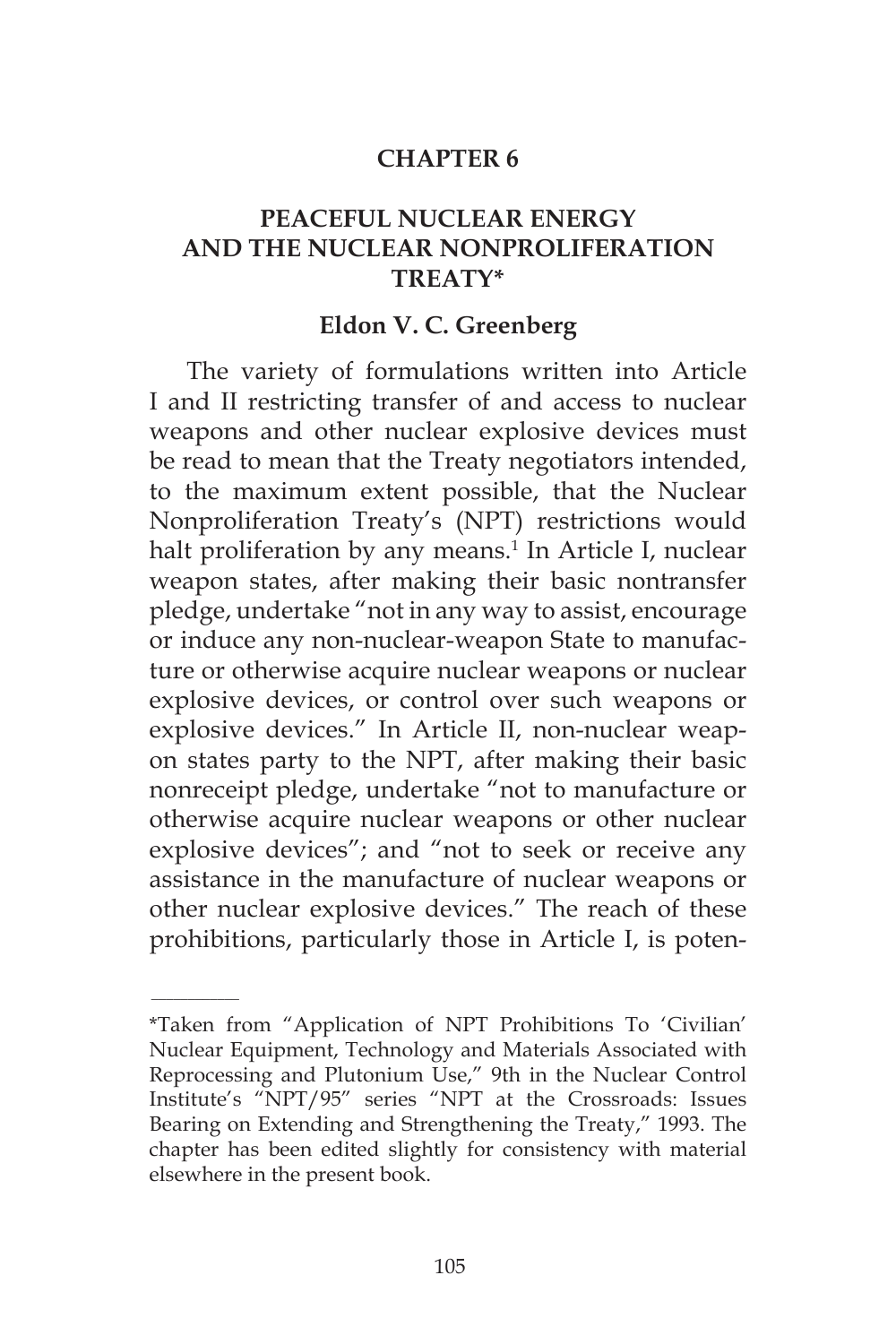tially to any activity designated as "nuclear" since, as Mason Willrich has pointed out, "[a]lmost any kind of international nuclear assistance is potentially useful to a nuclear weapons program.<sup>2</sup>

Squared against Articles I and II is equally expansive language in Article IV. Article IV speaks of an "inalienable right of all the Parties to the Treaty to develop research, production and use of nuclear energy for peaceful purposes. . . ." Hypothetically, any nuclear energy application denominated as "peaceful" would escape the prohibitions of Articles I and II. Indeed, it has sometimes been suggested that Article IV reflects a "straightforward bargain" in the Treaty, with the weapon states trading nuclear economic benefits to nonweapon states in exchange for the enhanced security provided to weapon states under Articles I and II.3 But clearly it makes no sense to interpret Article IV in such a fashion, for to do so would be to undercut the fundamental purpose of the Treaty to halt proliferation, primarily through the prohibitions of Articles I and II.

The key to the harmonization of Articles I and II with Article IV lies in the connecting language found in Article IV, para. 1, "in conformity with."4 It is possible to read this phrase as meaning no more than the obvious, namely, that a weapon state cannot transfer to a nonweapon state or assist such a state in obtaining a weapon or other nuclear explosive device as such and, by the same token, a nonweapon state cannot manufacture or otherwise obtain such a weapon or device on its own or with the assistance of others. This, in fact, has been the "unexceptional" interpretation put on the language by several commentators.<sup>5</sup>

In such a reading of the NPT, the phrase is simply necessary because, if there were not a cross-reference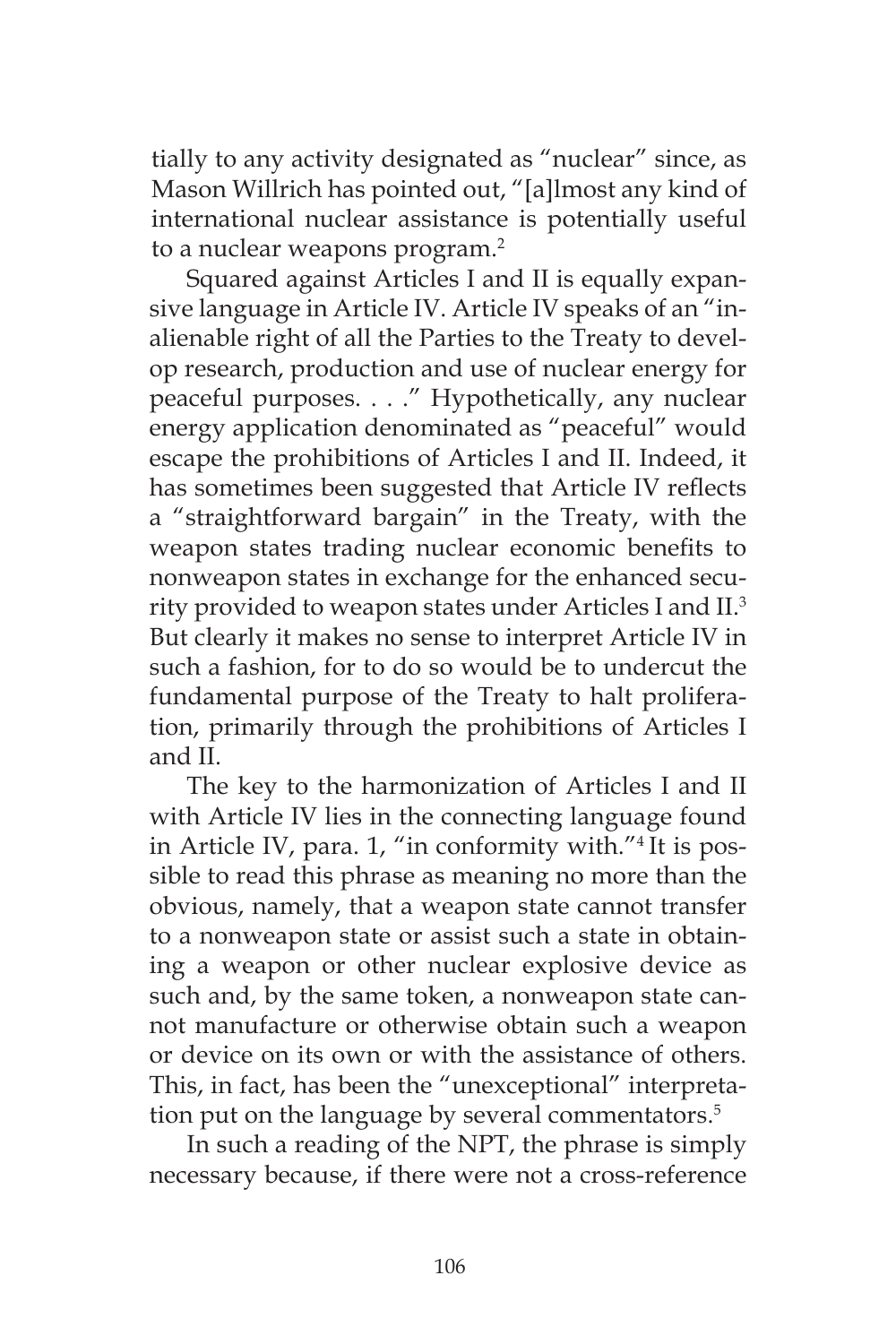to Articles I and II in Article IV, then the provisions could indeed be read in a conflicting manner. For example, a party could transfer or acquire a nuclear explosive device for allegedly peaceful purposes, and claim in so doing that it was merely acting consistently within its "inalienable right" under Article IV. The cross-reference language in Article IV, para. l, assures that this cannot be done, but accomplishes no more. Under such a formal reading of the Treaty, Article IV would be subject to the obligations of Articles I and II only insofar as the transfer and acquisition of nuclear weapons or nuclear explosive devices as such were concerned. All other nuclear energy applications would be permissible. In effect, the Treaty would be read through an exclusively "explosives lens."

The implications, however, of this connecting language can be read more broadly. At some point, particular assistance or activities may become so risky, even though they do not involve the transfer and acquisition of weapons or explosives as such, that they can no longer be deemed in conformity with the requirements of Articles I and II, even though by their stated terms they are for peaceful power applications only. Under such a "pragmatic" reading of the Treaty, the "inalienable right" in Article IV, para. l, and the obligation to "facilitate," and the "right to participate" in Article IV, para. 2, remain subordinate to the prohibitions of Articles I and II, if the practical consequences of the assistance or activity, whether its purpose is denominated peaceful or not, are likely to lead to the proliferation of nuclear weapons. In short, there may be activities other than final assembly and production of a "bomb," "warhead," or other nuclear explosive "device" covered by the prohibitions of Article I and II.

Such an approach makes complete sense in light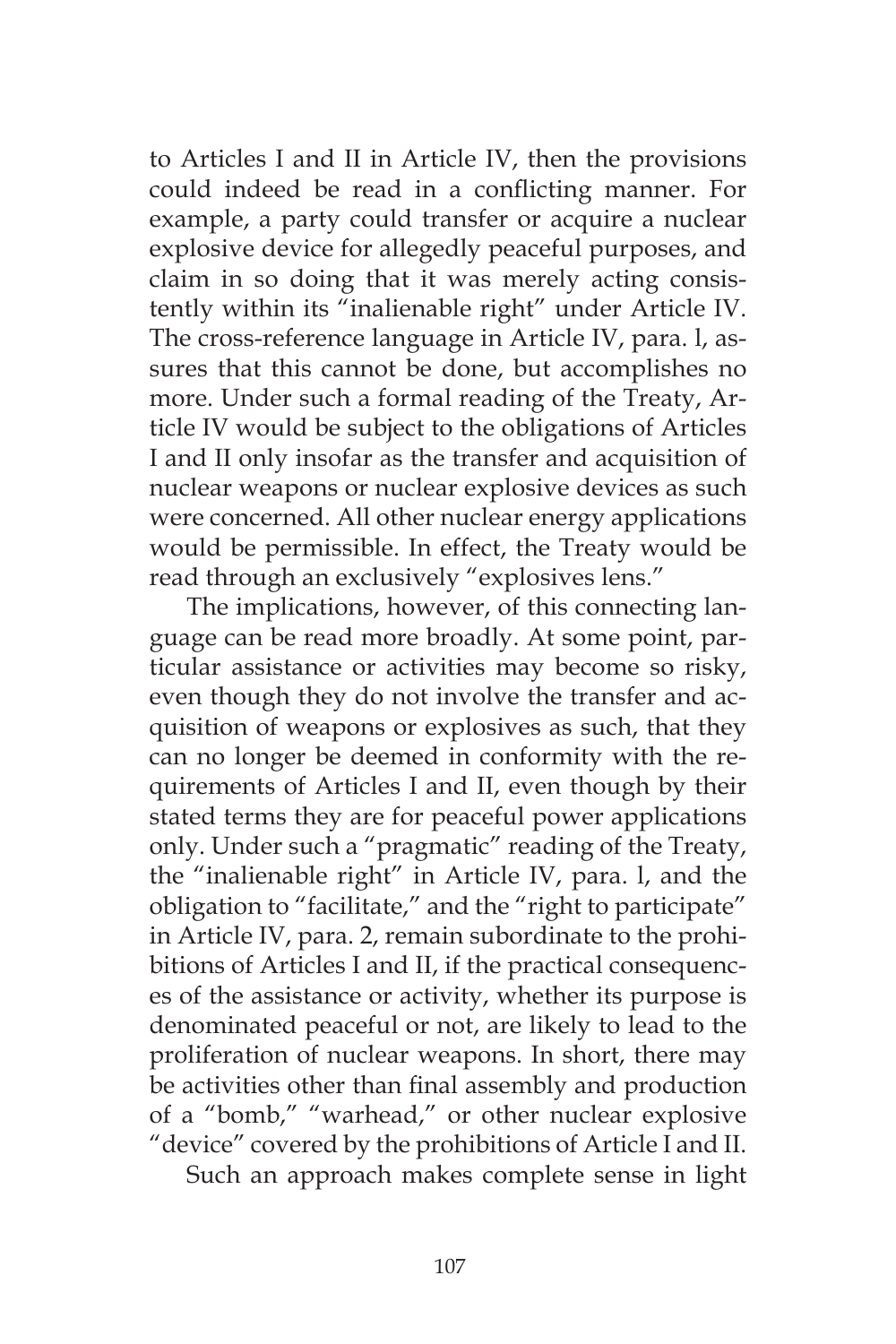of the overall purpose of the NPT to halt proliferation. If risks are great, if there can be no reasonable civilian justification for particular forms of assistance or activities, and if there can be no certainty that safeguards would be effective with respect to such assistance or activities, then a presumption should arise under the Treaty that such assistance or activities are not for a permissible, peaceful purpose but are rather for a weapons or explosive purpose and therefore in violation of Articles I and 11.<sup>6</sup> Only in this way can there be any assurance that the NPT's objectives will be achieved.

The case for a pragmatic reading of the NPT is well stated in a 1979 report by Albert Wohlstetter and others to  $ACDA$ .

Now Article IV of the NPT refers to the undertaking by all parties to the Treaty "to facilitate" and the right of all parties "to participate in the fullest possible exchange of equipment, materials and scientific and technological information for the peaceful uses of nuclear energy." Indeed, it refers to such rights to the peaceful pursuit of nuclear energy, in the language of 18th century natural law, as "inalienable." The contention was made by many of the delegates to the Iran Conference on Transfer of Nuclear Technology at Persepolis in the spring of 1977 that this "inalienable right" includes the stocking of plutonium or other highly concentrated fissile material and was therefore violated by President Carter's proposal to delay commitment to unrestricted commerce in plutonium.

\* \* \* \* \*

However, Article IV explicitly states that the inalienable right of all parties to the Treaty to the peaceful use of nuclear energy has to be in conformity with Articles I and II, and it is these Articles that are what make the Treaty a treaty against proliferation. In Article I the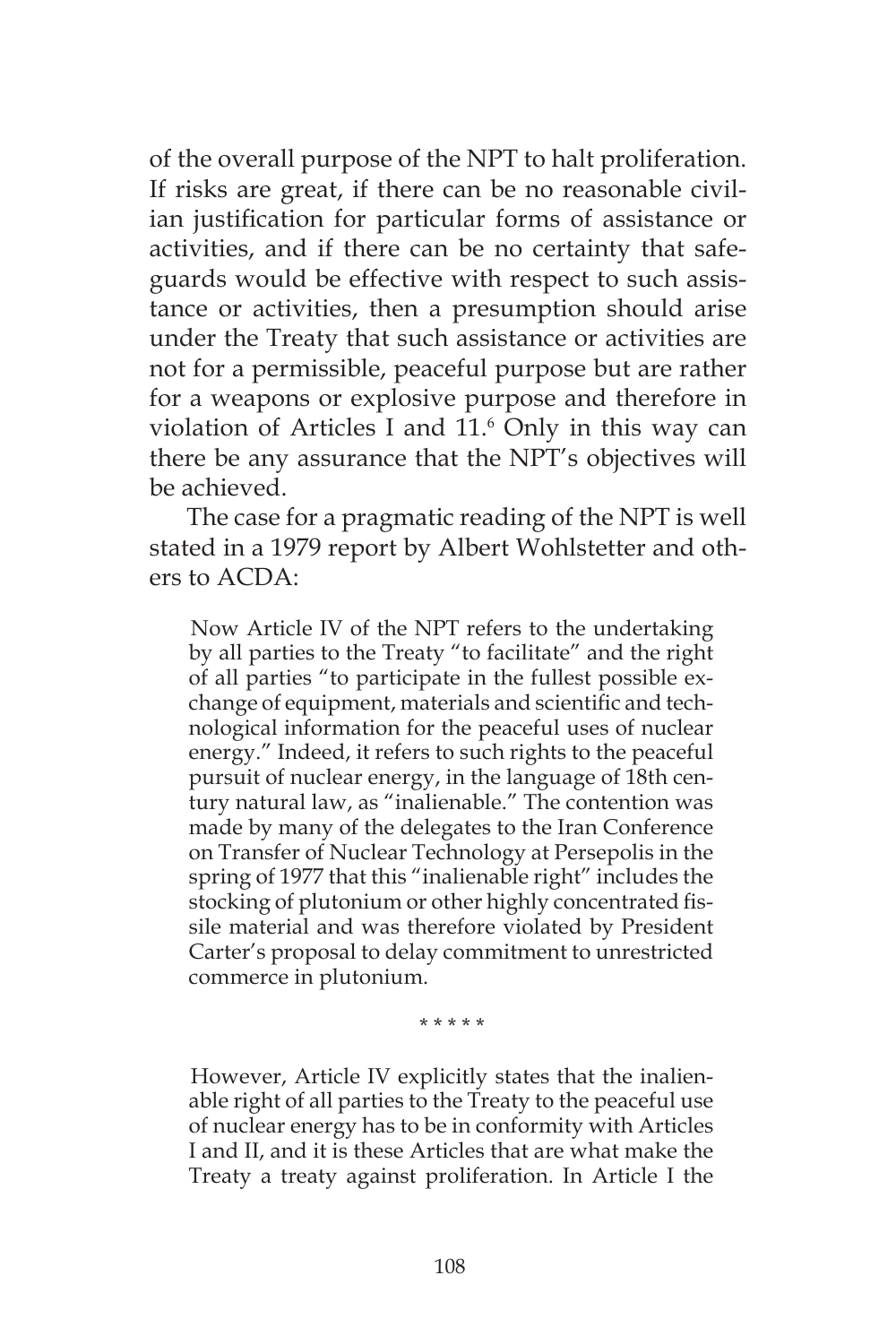nuclear weapons states promise not to transfer or "in any way to assist, [or] encourage . . . any nonnuclear weapons state to manufacture" nuclear explosives. If the "fullest possible exchange" were taken to include the provision of stocks of highly concentrated fissile material within days or hours of being ready for incorporation into an explosive, this would certainly "assist" an aspiring nonnuclear weapons state in making such an explosive. No reasonable interpretation of the Nonproliferation Treaty would say that the Treaty intends, in exchange for an explicitly revocable promise by countries without nuclear explosives not to make or acquire them, to transfer to them material that is within days or hours of being ready for incorporation in a bomb. Some help and certainly the avoidance of *arbitrary* interference in peaceful uses of nuclear energy are involved. However, the main return for promising not to manufacture or receive nuclear weapons is clearly a corresponding promise by some potential adversaries, backed by a system to provide early warning if the promises should be broken. The NPT is, after all, a treaty against proliferation, not for nuclear development.7

As Arthur Steiner wrote in a supporting paper, rejecting the notion of the NPT as a simple, "straightforward bargain":

Such an interpretation could be taken to imply that, in exchange for an absolute renunciation of the right to acquire nuclear explosive devices, non-weapons states have the absolute right to receive any and all nuclear assistance short of the provision, by outside aid or by their own efforts, of nuclear explosive devices. This interpretation is dubious, for the common sense interpretation of the Treaty, as well as the explicit text of Article IV, is that the latter is subordinate to, and to be interpreted in conformity with Articles I and II. It is, after all, a nonproliferation treaty. The provision of certain types of nuclear technology that defeat the objective of nonproliferation by bringing a non-weapons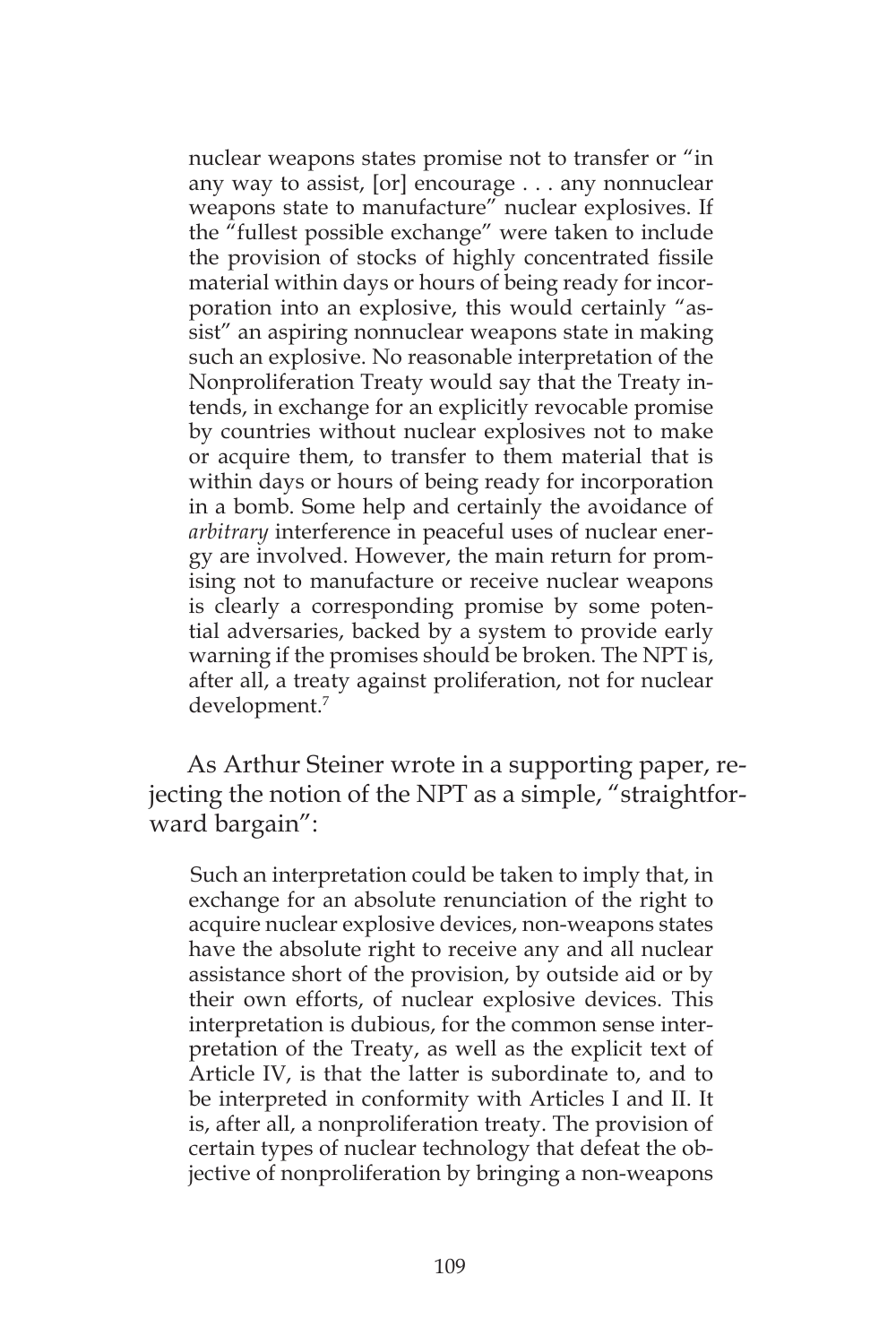state recipient within days or hours of a weapon, cannot be an objective toward a nonproliferation treaty.8

To sum up, it is most appropriate to read Articles I and II in light of the recognition that there is a spectrum of activity relating to nuclear weapons, ranging from basic to theoretical physics at one end to the final production, assembly, and deployment of operational weapons at the other, and that there is a need to apply the Treaty at the right point and in the right circumstances to prevent weapons proliferation. Articles I and II should be understood as intended to cover not just the transfer and acquisition of a bomb, but also technology transfer or other kinds of assistance or independent activities in nonweapon states short of final production and assembly of a weapon which, as a practical matter, would mean that such state would have the bomb. By the same token, the rights and obligations in Article IV must be read in a limited fashion, so as to exclude the possibility that such a result could occur in the name of fulfilling such obligations or exercising Treaty rights.

## **THE HISTORY OF THE NPT**

Several elements of the history of the NPT tend to support the case for a pragmatic reading of the Treaty. These include: (1) the efforts of the negotiators to establish a comprehensive, loophole-free agreement primarily aimed at enhancing security; (2) the assumptions of the negotiators with respect to the economics of certain "Power" applications; (3) the negotiators' expectations concerning the role of safeguards; and (4) the recognition of the negotiators that per se rules (i.e., generalized rules applied without consideration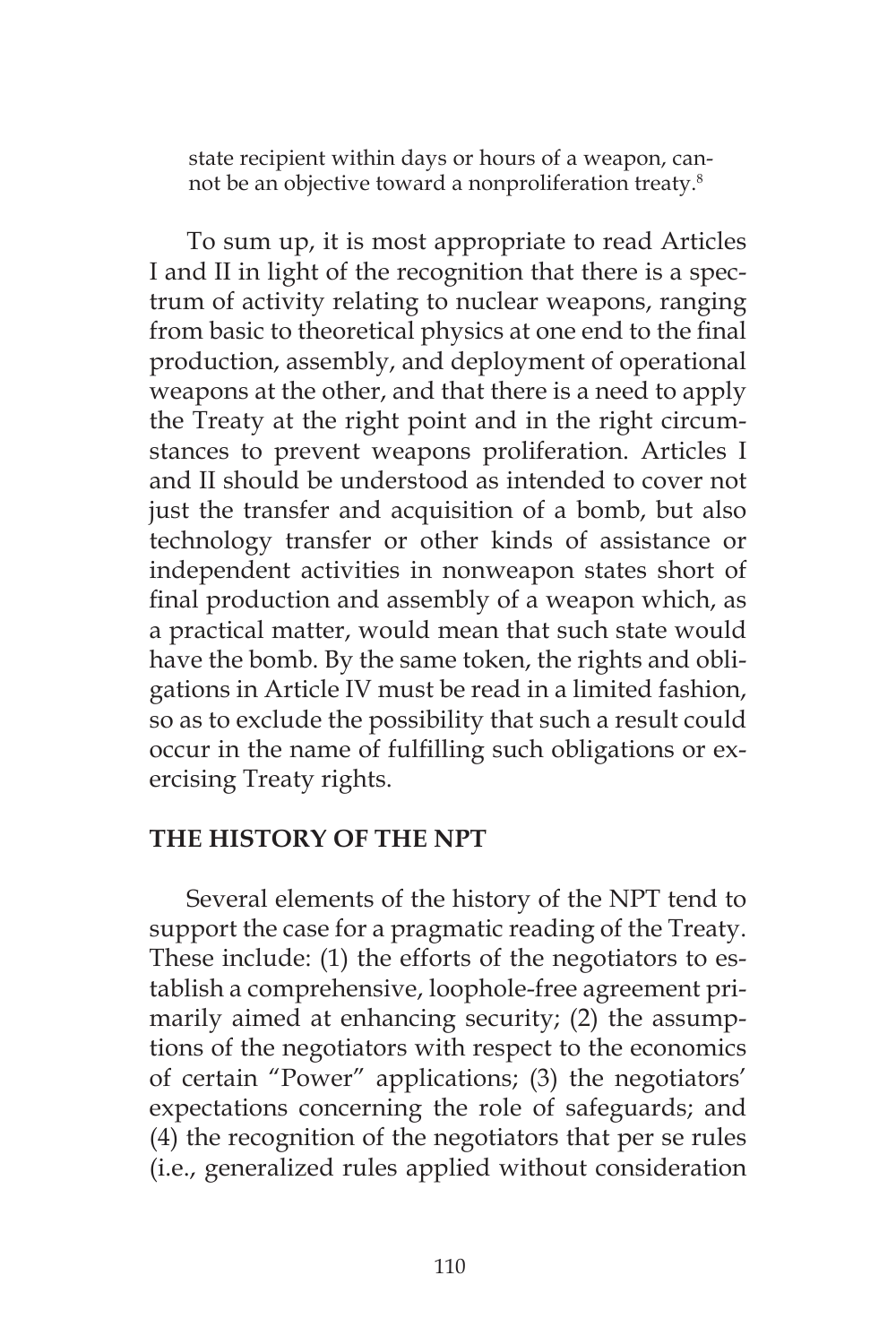for specific circumstances) concerning permissible activities or assistance were inappropriate.

# **A Comprehensive, Loophole-Free Treaty to Enhance Security.**

From the outset, it was understood that assistance and activities subject to the Treaty's restrictions would have to be broadly defined if the Treaty were to be effective. Thus, the so-called "Irish Resolution" of the United Nations (UN) General Assembly, which launched the negotiations in December 1961, called upon all nations to reach an agreement under which weapon states would refrain, *inter alia*, "from transmitting the information necessary for [nuclear weapons] manufacture to States not possessing such weapons," and nonweapon states would agree "not to manufacture or otherwise acquire control of such weapons."9

As the negotiations got underway, the explicit goal of the negotiating parties, as set down by the UN General Assembly, was to develop an agreement "void of loop-holes which might permit nuclear or non-nuclear Powers to proliferate, directly or indirectly, nuclear weapons in any form."10 The emphasis in General Assembly Resolution 2028 on restricting the spread of nuclear weapons "directly or indirectly" and "in any form" would appear to reflect an understanding that proliferation under the guise of peaceful power applications should be treated no differently than unabashed and explicit weapons proliferation.<sup>11</sup>

While some have suggested that the non-nuclear weapon states were simply looking for economic benefits (to be embodied in Article IV), not security enhancement, in negotiating the  $NPT<sub>12</sub>$  the better view is that security concerns of all the parties were among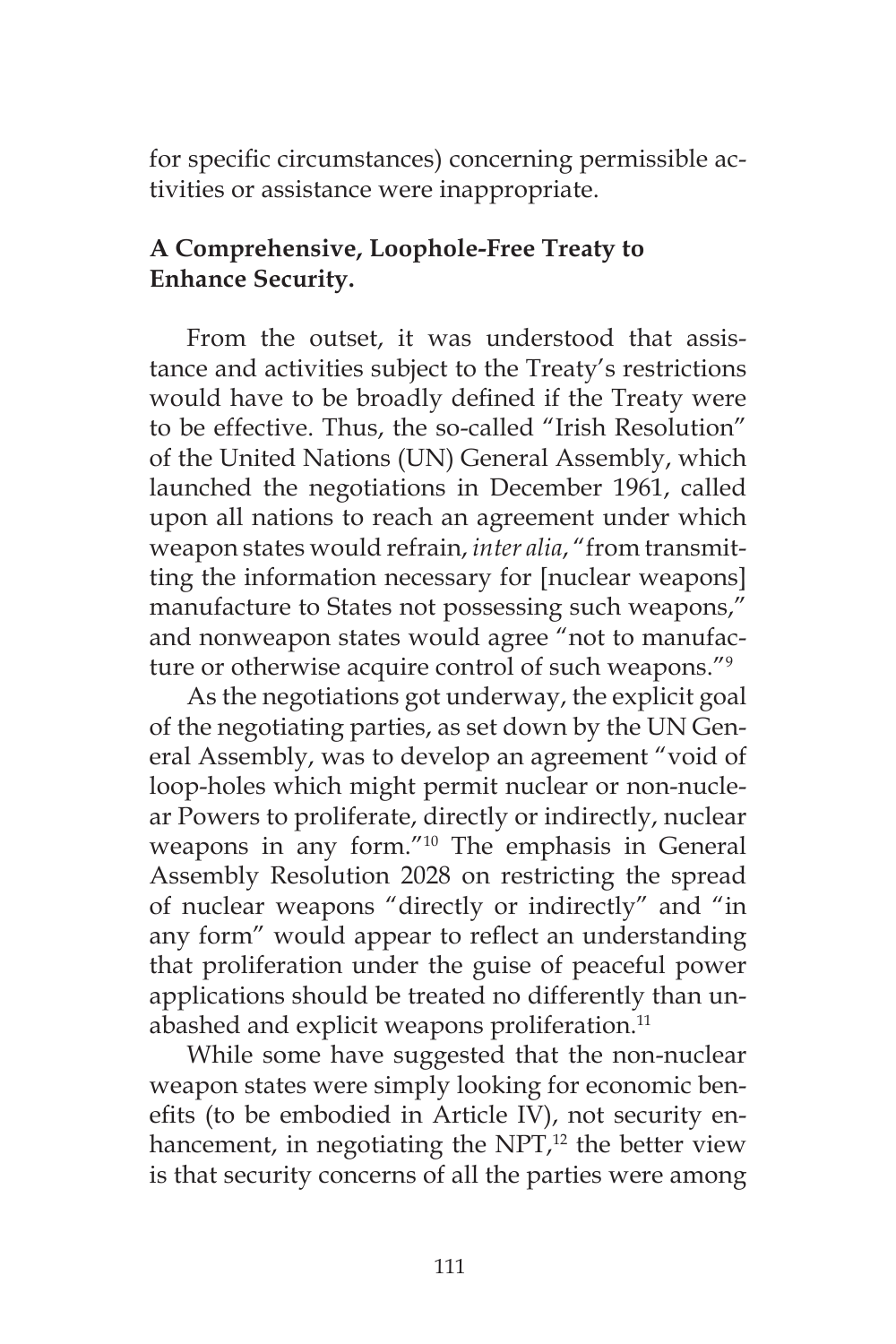the primary motivating factors leading to conclusion of the NPT.13 Consequently, one can conclude, "Given the officially expressed primary importance of national security questions to the majority of the nations of the world in their appraisal of the NPT, it would be surprising indeed if very many of them wanted their potential adversaries to be in a position to possess nuclear weapons in a matter of days or even hours."14 Assistance and activities which would put potential adversaries in precisely such a position cannot therefore be subject to any obligation or right in Article IV.

Finally, at several points during the negotiation of the NPT, proposals which would have expanded the duty of weapon states to aid nonweapon states to develop peaceful applications of nuclear energy were rejected. Mexico, for example, proposed an amendment to Article IV, para. 2, to establish an explicit "duty" to aid which was defeated.<sup>15</sup> And in the final debates at the UN Eighteen Nation Disarmament Committee (ENDC), the Spanish delegation proposed that Article IV "refer specifically to the entire technology of reactors and fuels,"16 but this amendment, too, was rejected. Such history leads to a simple conclusion: "It seems quite clear . . . that it was not the intent of the framers of the NPT to create an obligation to supply any and all forms of nuclear energy with a single exception of actual explosive devices."17

The logic of the NPT does not support the idea that either weapons or nonweapons states wish to have their security reduced by unrestricted commerce in especially dangerous forms of nuclear energy. The history of the negotiations leading to the NPT shows that several attempts to make the provision of all types of nuclear energy an obligation were considered and rejected. The evidence is overwhelming that the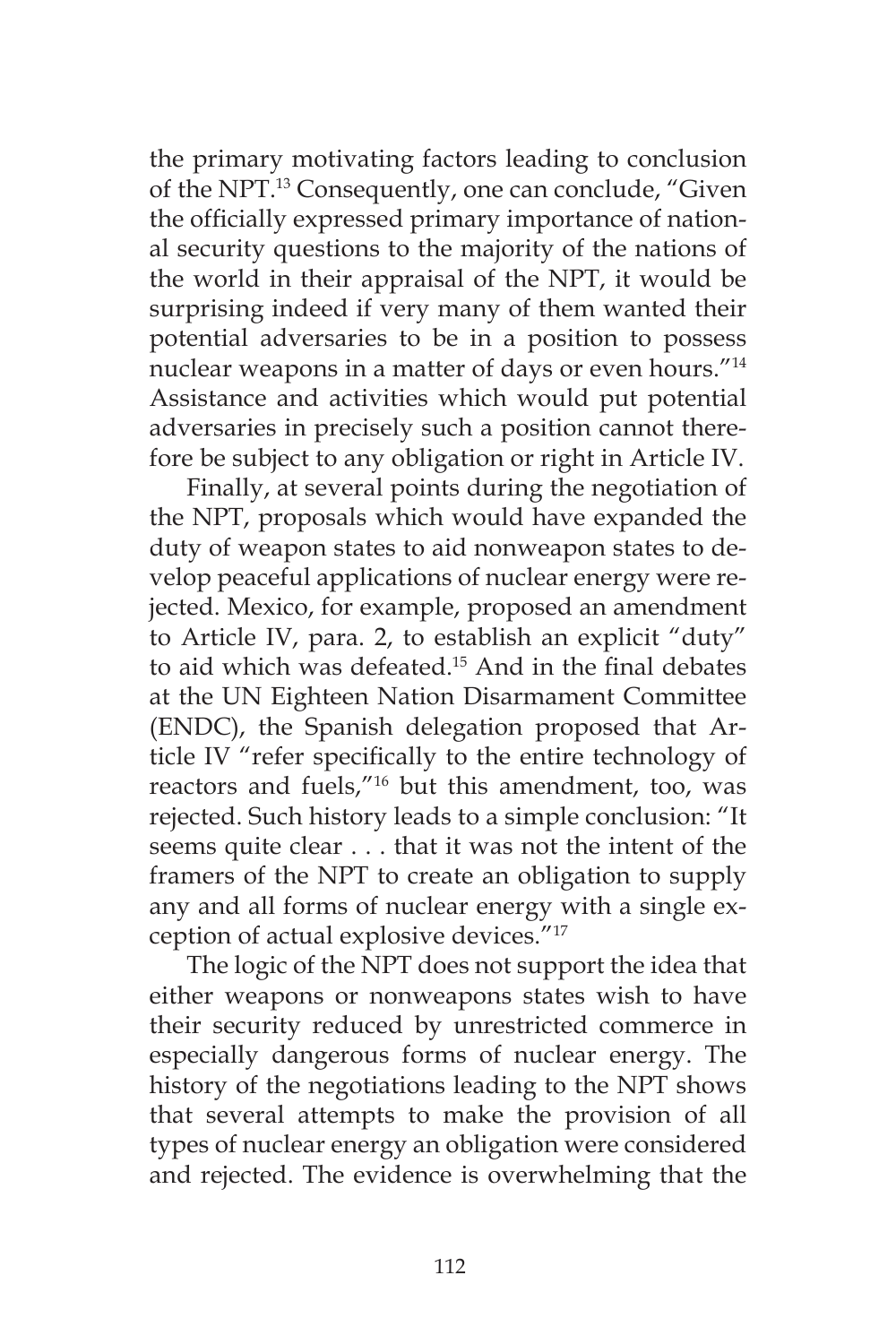"straightforward bargain" is a dangerous myth. $18$ **Assumptions Concerning Economic Viability.**

The NPT was also premised upon certain assumptions with respect to the economic (and presumably technical) merit of nuclear power applications. Indeed, the negotiators' views might best be characterized as reflecting hopes for rather than assumptions about the future of nuclear energy. To the extent those hopes have been dashed, the operation of the Treaty should be different than originally anticipated.

There is no question that during the course of the negotiation of the NPT the parties, reflecting the conventional wisdom of the day, $19$  considered that civilian reprocessing and plutonium recycling, first for conventional reactors and then for breeders, would someday be a normal part of any nation's nuclear fuel cycle. The U.S. representatives to the ENDC, for example, repeatedly indicated that permissible transfers under the NPT would include equipment for "processing" and "production" of fissionable material, as well as for the "use" of such material.<sup>20</sup> The UN General Assembly, in considering the final Treaty document and commending it to member states for ratification, specifically stated that it was:

*Convinced* that, pursuant to the provisions of the Treaty, all signatories have the right to engage in research, production and use of nuclear energy for peaceful purposes and will be able to acquire source and special fissionable materials, as well as equipment for the processing, use and production of nuclear material for peaceful purposes.21

That the Treaty parties' understandings related to expectations, not absolute guarantees, however, is made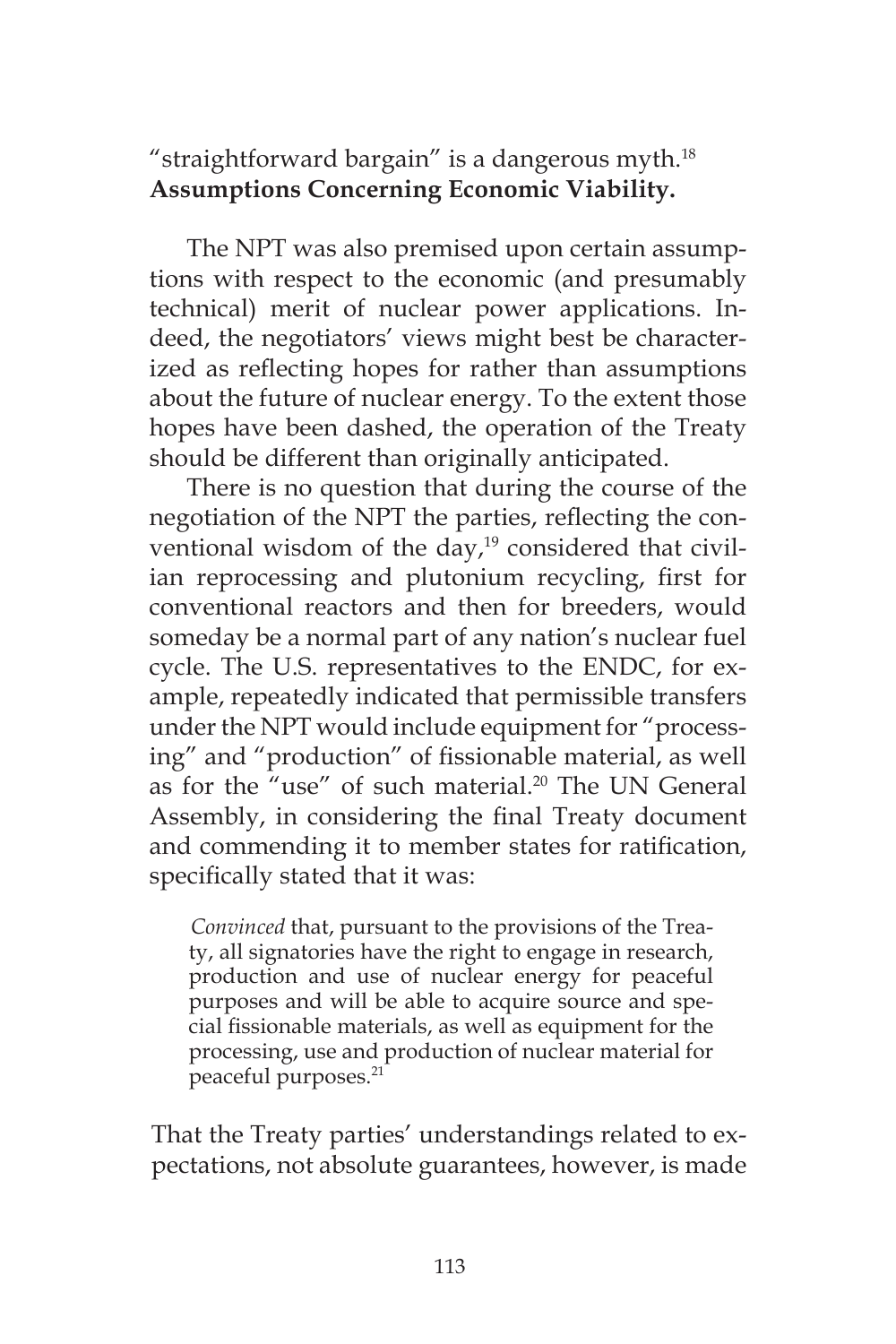clear by the history of the NPT before the United States Congress.<sup>22</sup> Thus, in hearings before the Senate Foreign Relations Committee in 1968, Glenn Seaborg, Chairman of the Atomic Energy Commission, spoke of his expectations about future uses of plutonium.23 Other witnesses in their statements likewise spoke, for example, of "look[ing] forward to a world in which plutonium will be readily available in very large quantities in all industrially advanced states and in many developing states."24 These expectations, presumably premised on anticipated, real economic needs, have, as pointed out above,<sup>25</sup> largely proven to be false. In such circumstances, the Treaty should not be interpreted as creating an obligation to facilitate or a right to participate in reprocessing and plutonium use. To the contrary, it is more appropriate to view the Treaty as creating the presumption today that assistance or activities relating thereto have more to do with weapons than with peaceful purposes and, therefore, generally would fall within the prohibitions of Articles I and II.26

## **Expectations Concerning the Role of Safeguards.**

Even if it were the case that a particular nuclear application had no reasonable economic or technical justification, it might be argued that where it is subject to safeguards, the application should still be permissible under the Treaty.<sup>27</sup> After all, it may be contended, the Treaty itself provides a mechanism, if there is any doubt, to determine whether the assistance or activity is permissible or not. In the words of Mason Willrich, "[T]he application of safeguards to all peaceful nuclear assistance to non-nuclear weapon states, as required by Article III, provides a way to establish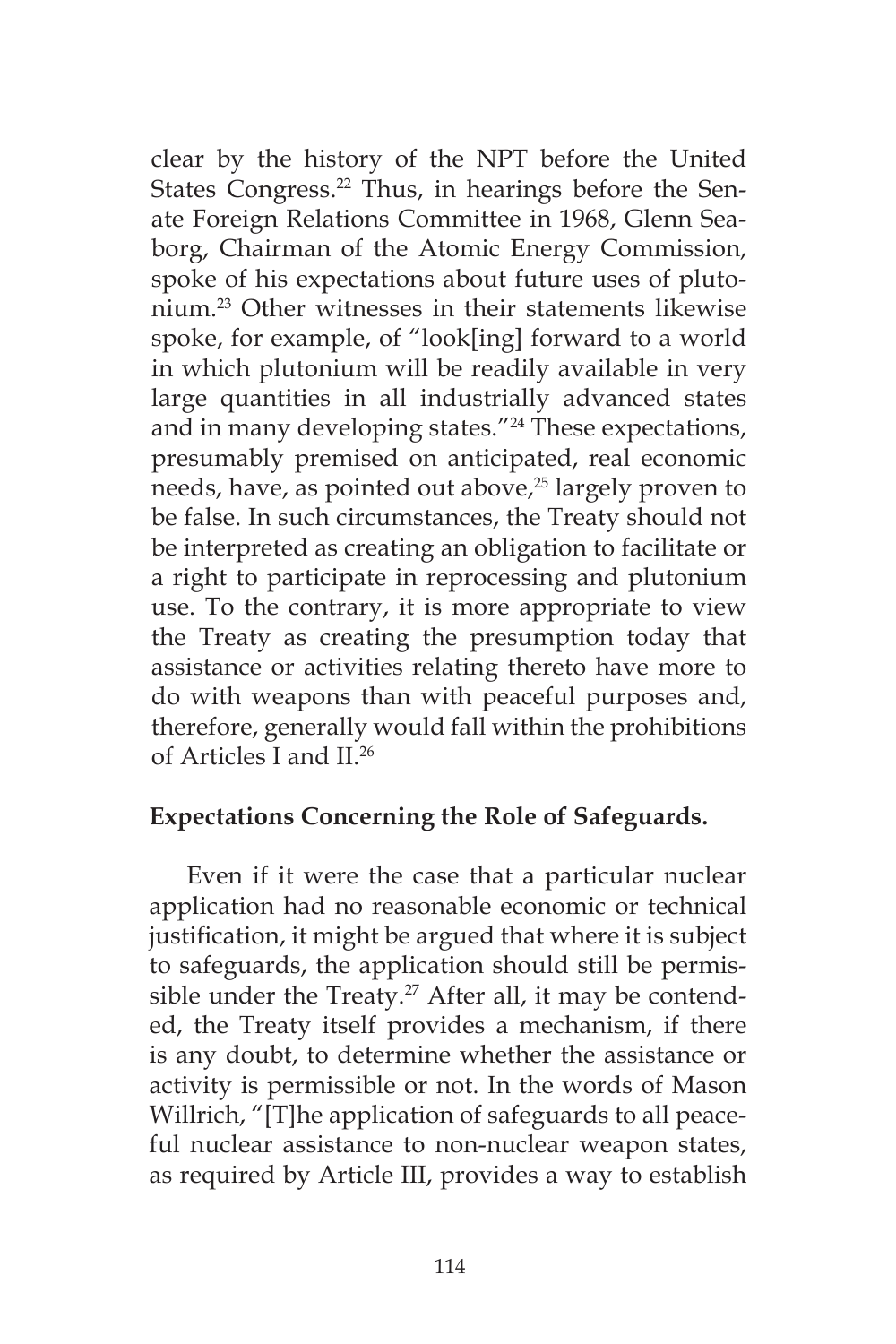and clarify the peaceful purpose of most international nuclear assistance."28

Yet there is another way to interpret the NPT. The NPT negotiators contemplated that safeguards had more than a merely formal role to play. If that role cannot be effectively fulfilled with respect to particular assistance or activities, then perhaps, in the presence of other factors (e.g., risk or lack of economic viability), such forms of assistance or activities should fall within the Treaty's prohibitions.

The stated "exclusive" purpose of the safeguards system provided for in Article III is for "*verification* of the fulfillment of [a party's] obligations assured under this Treaty with a view to *preventing* diversion of nuclear energy from peaceful purposes. . . ."29 As ACDA Deputy Director Fisher stated to the ENDC in January of 1968, "[T]he safeguards article . . . will *verify* important treaty obligations and thereby serve as an important instrument for reducing tensions and increasing trust."30 Likewise, in describing the Treaty to the UN General Assembly, Ambassador Arthur Goldberg emphasized in April 1968 that "safeguards . . . have but one function: to verify the treaty obligation that nuclear material shall not be diverted to nuclear weapons. . . ."31 If the verification function cannot be performed, the legitimacy of the particular form of assistance or activity to which the safeguards cannot be effectively applied must become dubious.

During the course of congressional deliberations on the NPT, it was made clear that, in evaluating the Treaty, congressional assumptions related to the future, not the present, effectiveness of safeguards. Critics of the NPT made much of the absence of effective safeguards in 1968 and 1969. Thus, for example, Congressman Craig Hosmer stated, "Neither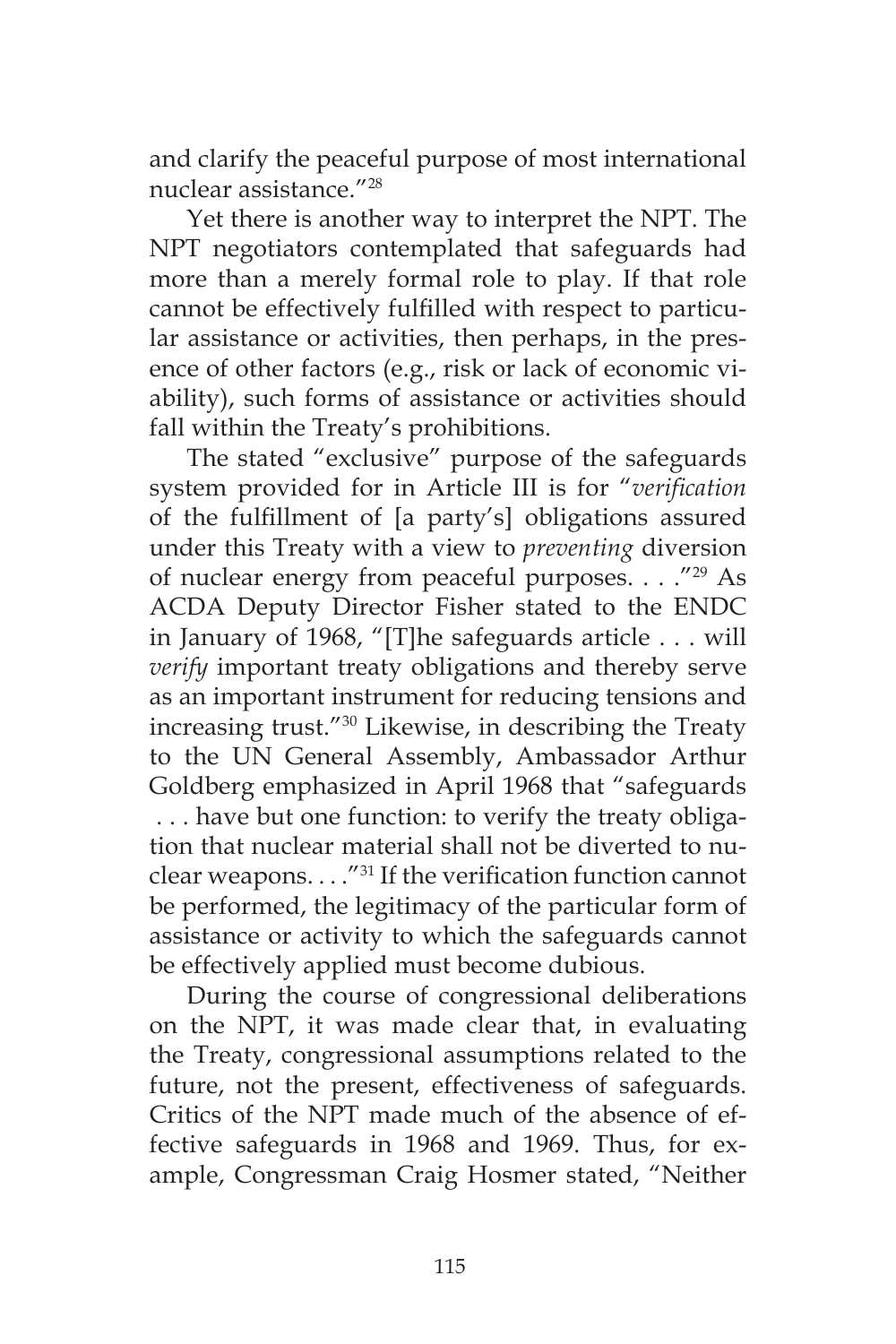the IAEA [International Atomic Energy Agency] nor anyone else has the remotest notion what constitutes a normal loss of uranium or plutonium in the peaceful industrial process. Therefore, there is not the slightest possibility of any inspectors spotting illegal diversions because they can't even be told when their suspicion should be aroused."32 Supporters of the NPT responded to such criticisms by stating essentially that the United States had "confidence that the IAEA, by building upon its solid, though modest, foundation of experience in the field of safeguards, will be able to carry out the increased responsibilities assigned to it by the treaty."33 Even the strongest supporters of the NPT recognized, however, that for the system to work, safeguards would have to be improved.<sup>34</sup> The Senate Foreign Relations Committee, which produced two reports on the Treaty, $35$  while expressing doubts about the current effectiveness of safeguards, sided with the optimists and opted for the assumption that safeguards would work in the future. Thus, the Committee's reports, after acknowledging the arguments concerning the pros and cons of the IAEA safeguards system in 1968 and 1969, stated:

Admittedly, the implementation of the treaty raises uncertainties. The reliability and thereby the credibility of international safeguards systems is still to be determined. No completely satisfactory answer was given the committee on the effectiveness of the safeguards systems envisioned under the treaty. Moreover, the committee was not given a completely satisfactory answer as to what the signatory nations will do if the International Atomic Energy Agency fails to work out mutually satisfactory agreements with individual states or associations of States within the time prescribed by the treaty. The committee hopes that the optimism of the administration will be borne out and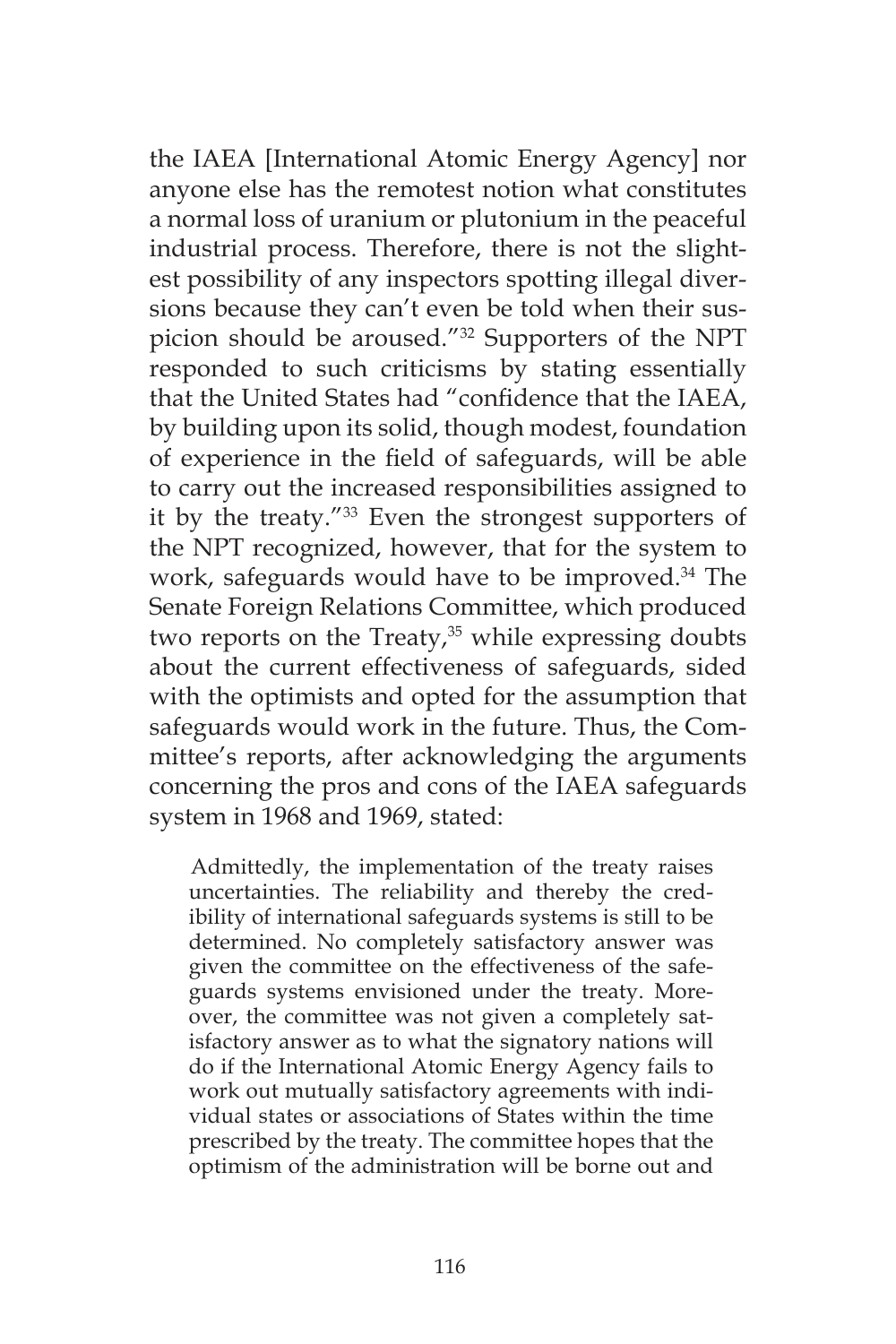that successful agreements with the IAEA will be concluded without difficulty or delay. Nevertheless, the committee notes that the Euratom States have unanimously agreed that the treaty will only be ratified after a satisfactory verification agreement has been reached between Euratom and the IAEA.

The committee is fully aware of the potential problems in the safeguards field. But it is equally convinced that when the possible problems in reaching satisfactory safeguards agreements are carefully weighed against the potential for a worldwide mandatory safeguards system, the comparison argues strongly in favor of the present language of the treaty.

The committee concludes that the treaty is in the best interest of the United States. The committee is mindful, however, that this treaty is certainly no cure-all for the problems of nuclear proliferation. The success of the agreement will depend on its wide acceptance particularly by those countries with the national capability to manufacture nuclear weapons. Success will also depend on the acceptance and credibility of the safeguards provisions.<sup>36</sup>

Finally, the Senate debates on the NPT confirm that ratification was premised upon assumptions with respect to future effectiveness of safeguards. Thus, for example, Senator Fulbright, Chairman of the Foreign Relations Committee, noted that the credibility and reliability of agency safeguards were still to be determined, but that he was satisfied that in the future the IAEA would be able to accomplish its tasks.<sup>37</sup> Likewise, other Treaty supporters, such as Senator Evan Bayh, expressed the view that, while the IAEA might have shortcomings in 1969, these "could be remedied by appropriate increases in manpower, funding and applied research."38

Given the serious questions which exist concern-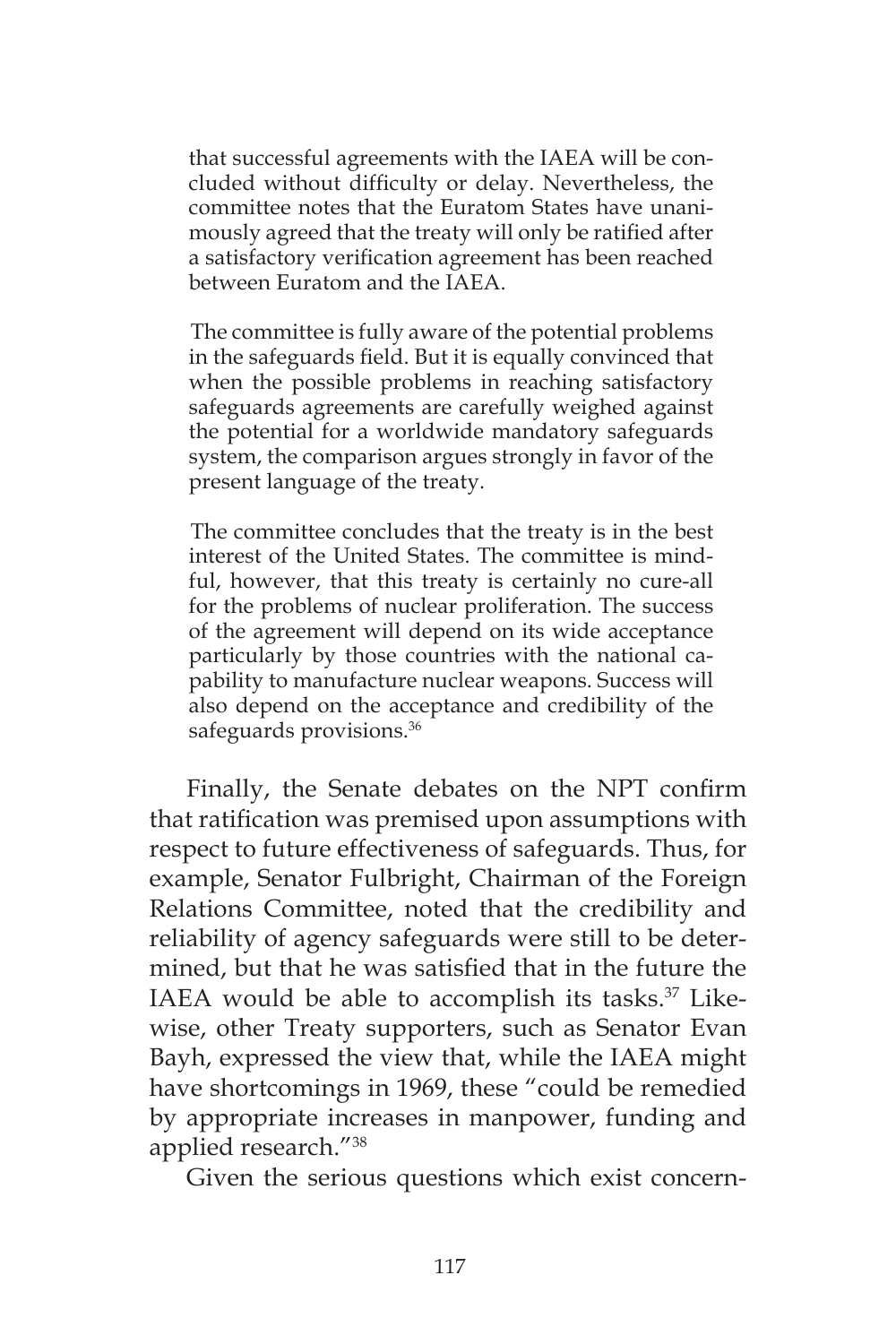ing the ability to safeguard effectively now or in the foreseeable future certain forms of assistance and activities, such as those related to reprocessing and plutonium recycling, $39$  it is reasonable to conclude that the contemplated verification function of Article III cannot be fulfilled today. The IAEA's lack of authority to "prevent" diversions of weapons-usable plutonium, despite the provisions of Article III, para. l, fortifies this conclusion. Therefore, if other factors, e.g., risk or lack of economic or technical justification, are also present, the presumption should again arise that the particular assistance or activity runs afoul of the prohibitions of Articles I and II.

# **Recognition of the Inappropriateness of Per Se Rules Concerning Permissible Assistance or Activities.**

As noted above, there is some NPT negotiating history which might be interpreted as standing for the proposition that any safeguarded, "controlled fission" applications are per se outside the prohibitions of Articles I and 11.<sup>40</sup> Yet, consistent with its nonproliferation purposes, the NPT creates no per se rules with respect to acceptable uses and, indeed, allows a pragmatic interpretation of its prohibitions.

That this is the case was made clear during Senate consideration of the NPT. During the 1968 Senate hearings, Senator Case asked Secretary of State Rusk, "Where do you draw the line between a nuclear explosive device and something in which a non-nuclear nation may work in research and development under another provision of the treaty?"41 Both Secretary of State Dean Rusk and ACDA Director William Foster initially indicated in response that work on anything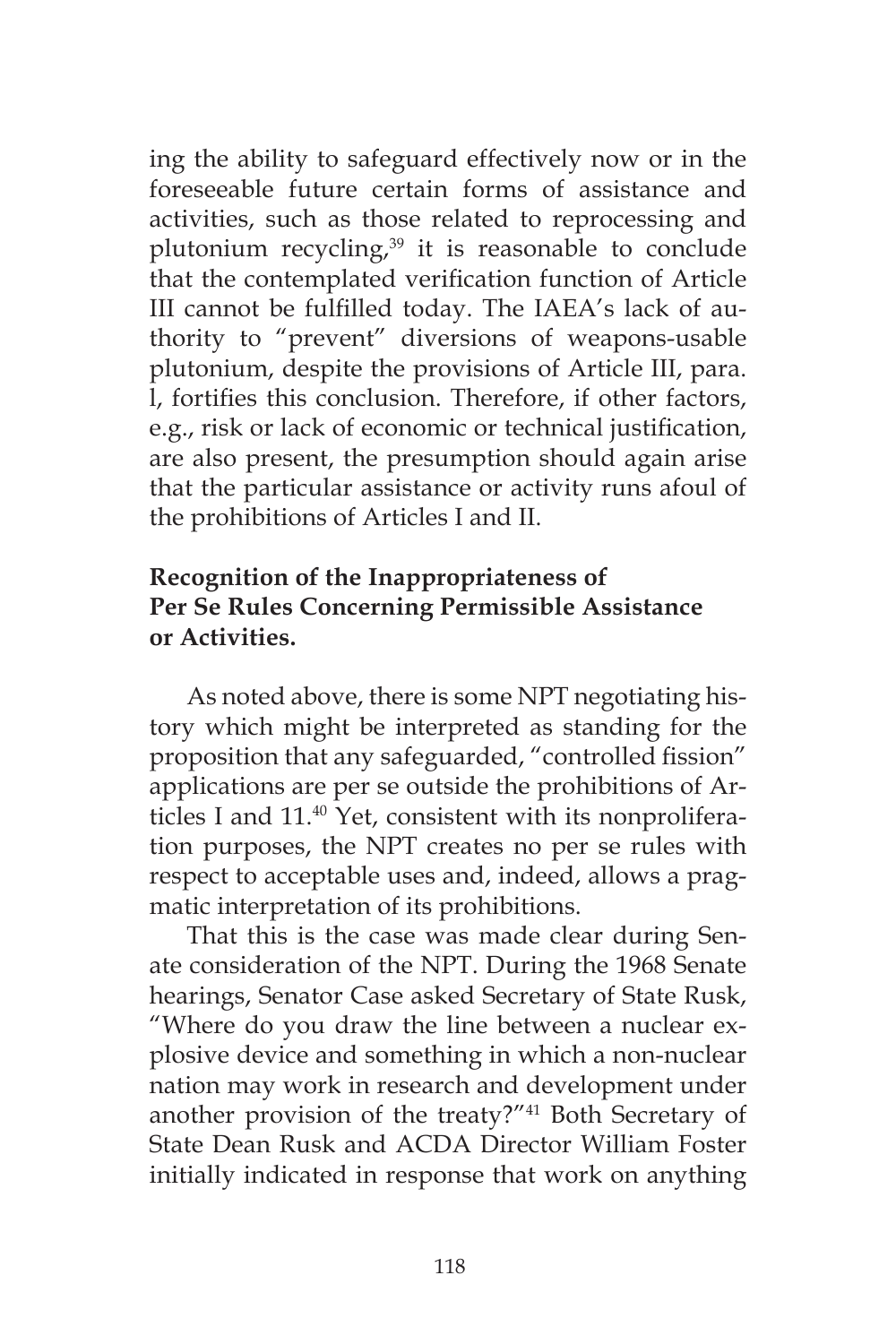which would lead to "an uncontrolled nuclear reaction available to non-nuclear weapon states" would be prohibited.<sup>42</sup> Mr. Foster then submitted for the record the following detailed response:

The treaty articles in question are Article II, in which non-nuclear-weapon parties undertake "not to manufacture or otherwise acquire nuclear weapons or other nuclear explosive devices," and Article IV, which provides that nothing in the Treaty is to be interpreted as affecting the right of all Parties to the Treaty "to develop research, production and use of nuclear energy for peaceful purposes ... in conformity with Articles I and II of this Treaty." In the course of the negotiation of the Treaty, United States representatives were asked their views on what would constitute the "manufacture" of a nuclear weapon or other nuclear explosive device under Article II of the draft treaty. Our reply was as follows:

While the general intent of this provision seems clear, and its application to cases such as those discussed below should represent little difficulty, the United States believes it is not possible at this time to formulate a comprehensive definition or interpretation. There are many hypothetical situations which might be imagined and it is doubtful that any general definition or interpretation, unrelated to specific fact situations could satisfactorily deal with all such situations.<sup>43</sup>

Some general observations can be made with respect to the question of whether or not a specific activity constitutes prohibited manufacture under the proposed treaty. For example, facts indicating that the purpose of a particular activity was the acquisition of a nuclear explosive device would tend to show noncompliance. (Thus, the construction of an experimental or prototype nuclear explosive device would be covered by the term "manufacture" as would be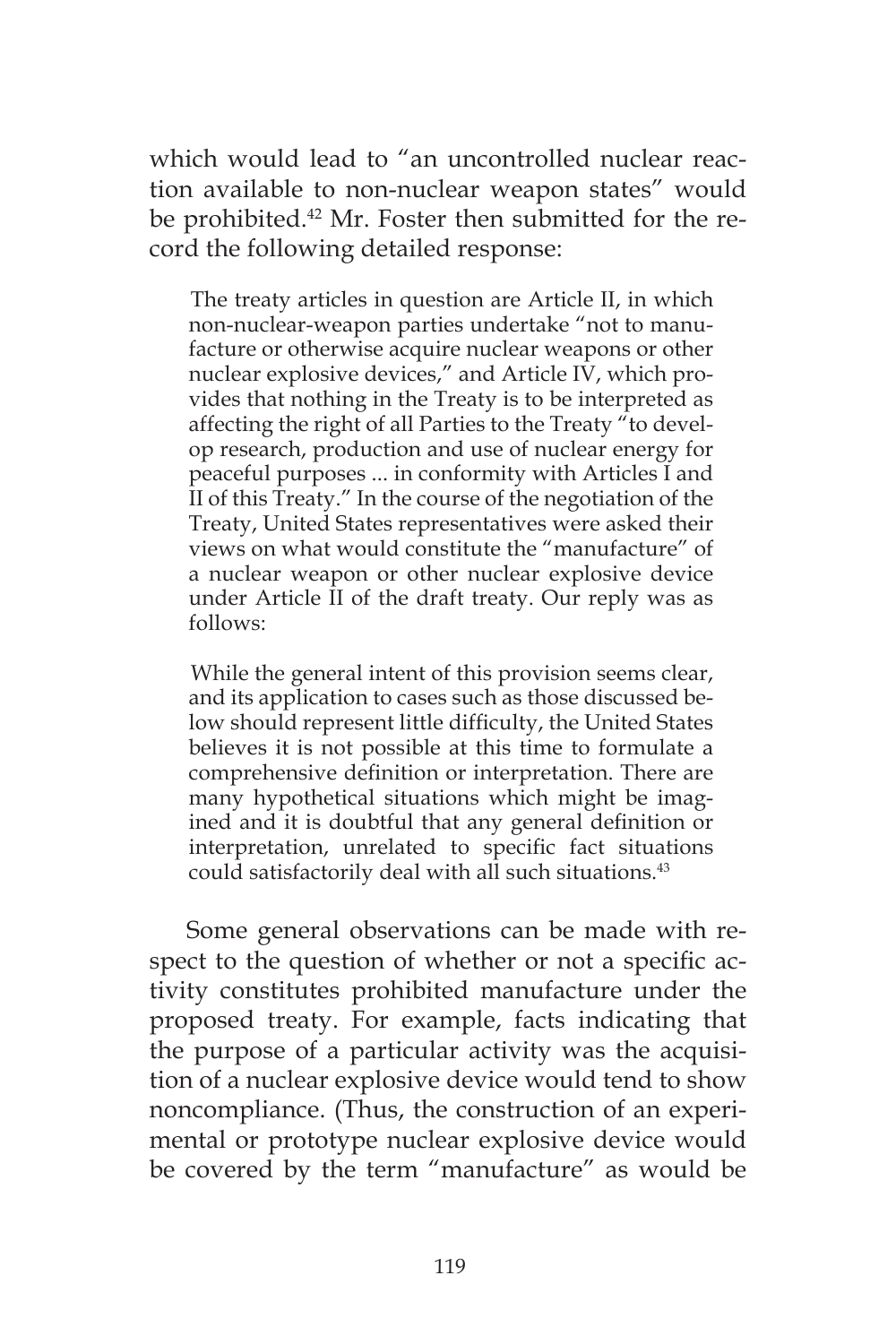the production of components which could have relevance only to a nuclear explosive device.) Again, while the placing of a particular activity under safeguards would not, in and of itself, settle the question of whether that activity was in compliance with the treaty, it would of course be helpful in allaying any suspicion of noncompliance.

It may be useful to point out, for illustrative purposes, several activities which the United States would not consider to be per se violations of the prohibitions in Article II. Neither uranium enrichment nor the stockpiling of fissionable material in connection with a peaceful program would violate Article II so long as these activities were safeguarded under Article III. Also clearly permitted would be the development, under safeguards, of plutonium fuel power reactors, including research on the properties of metallic plutonium, nor would Article I contravene the development or use of fast breeder reactors under safeguards.<sup>44</sup>

At first blush, the Foster statement might be taken to indicate that any number of risky activities—e.g., "uranium enrichment," "stockpiling of fissionable material," "development . . . of plutonium fuel power reactors," or "research on the properties of metallic plutonium"—would be permissible as long as they were "safeguarded." However, the real thrust of the Foster statement is different. First, Foster notes that if "facts indicated that the purpose of a particular activity was the acquisition of a nuclear explosive device," then that activity may well be considered not in compliance with the Treaty. As noted above, where there is no reasonable economic or technical justification for an assertedly peaceful use, then a presumption should arise that the purpose is not legitimate under the NPT. At the same time, while there are repeated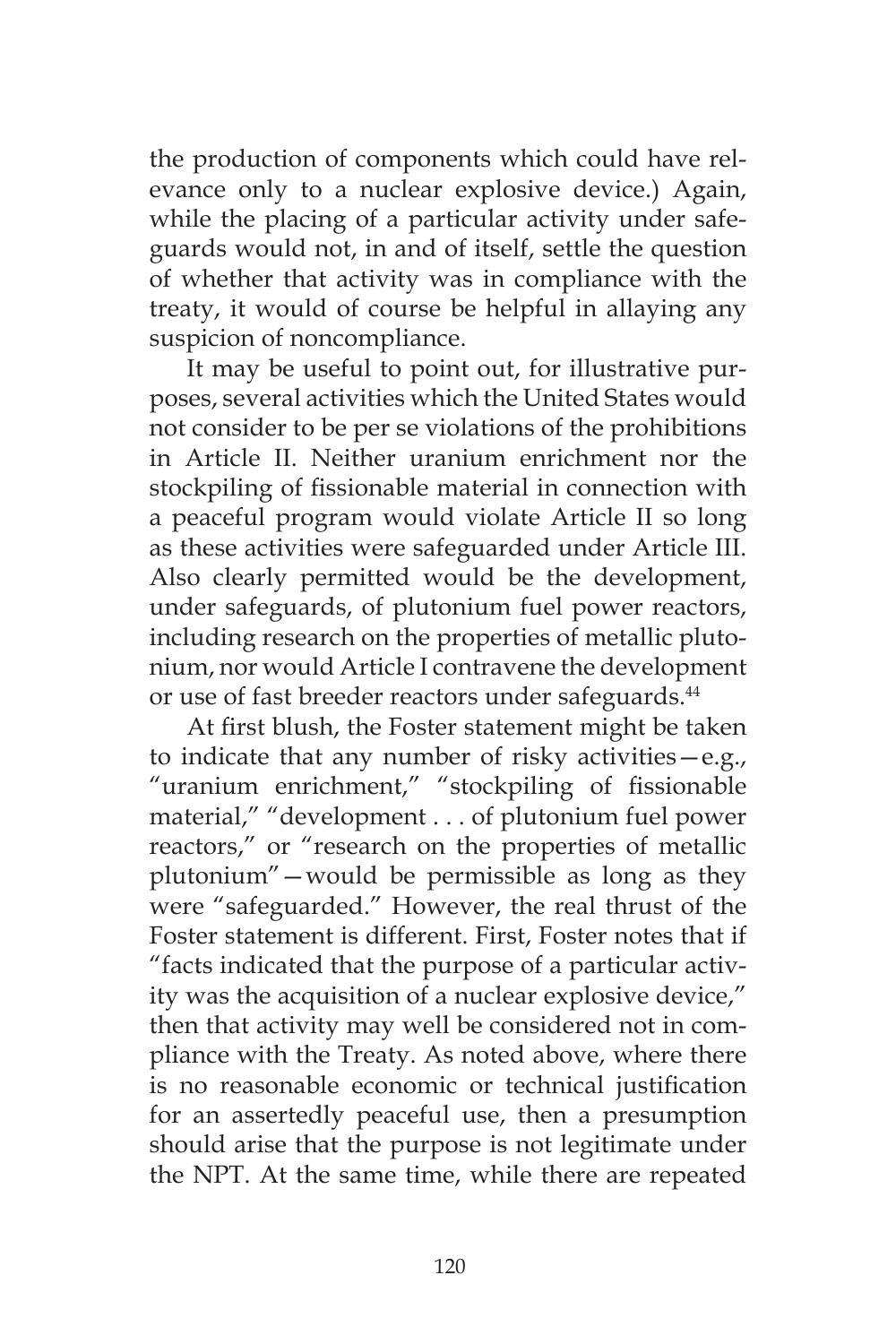references to safeguards, Foster stresses that "the placing of a particular activity under safeguards would not, in and of itself, settle the question of whether the activity was in compliance with the Treaty." In other words, there is not a per se rule that application of safeguards alone means that Articles I and II do not apply. Finally, Foster's references to various activities which might be permissible under safeguards are preceded by the remark that the United States simply "would not consider [such activities] per se to be violations of the prohibitions in Article II."45 The Foster statement thus plainly leaves open the possibility that such activities could be considered violations of the NPT's prohibitions, if, for example, they were not for a legitimate purpose or if there were evidence that safeguards could not be effectively applied.

# **CONCLUSION**

Adrian Fisher, one of the chief U.S. NPT negotiators, stated several years after the Treaty's ratification that the NPT "does not require us to do something foolish."46 Another way of putting it is that the NPT must not be read as requiring actions which may increase, rather than reduce, the risk of proliferation. At the same time, given the lessons learned from past proliferation—particularly India's development of a nuclear explosive device utilizing the facilities purportedly dedicated to its "peaceful" civilian programs—it would, in interpreting the NPT's restrictions, seem appropriate to err on the side of caution or restraint and apply such restrictions to facilities and materials which pose unacceptable proliferation risks with no reasonably discernible civilian nuclear power benefits now or in the foreseeable future.<sup>47</sup>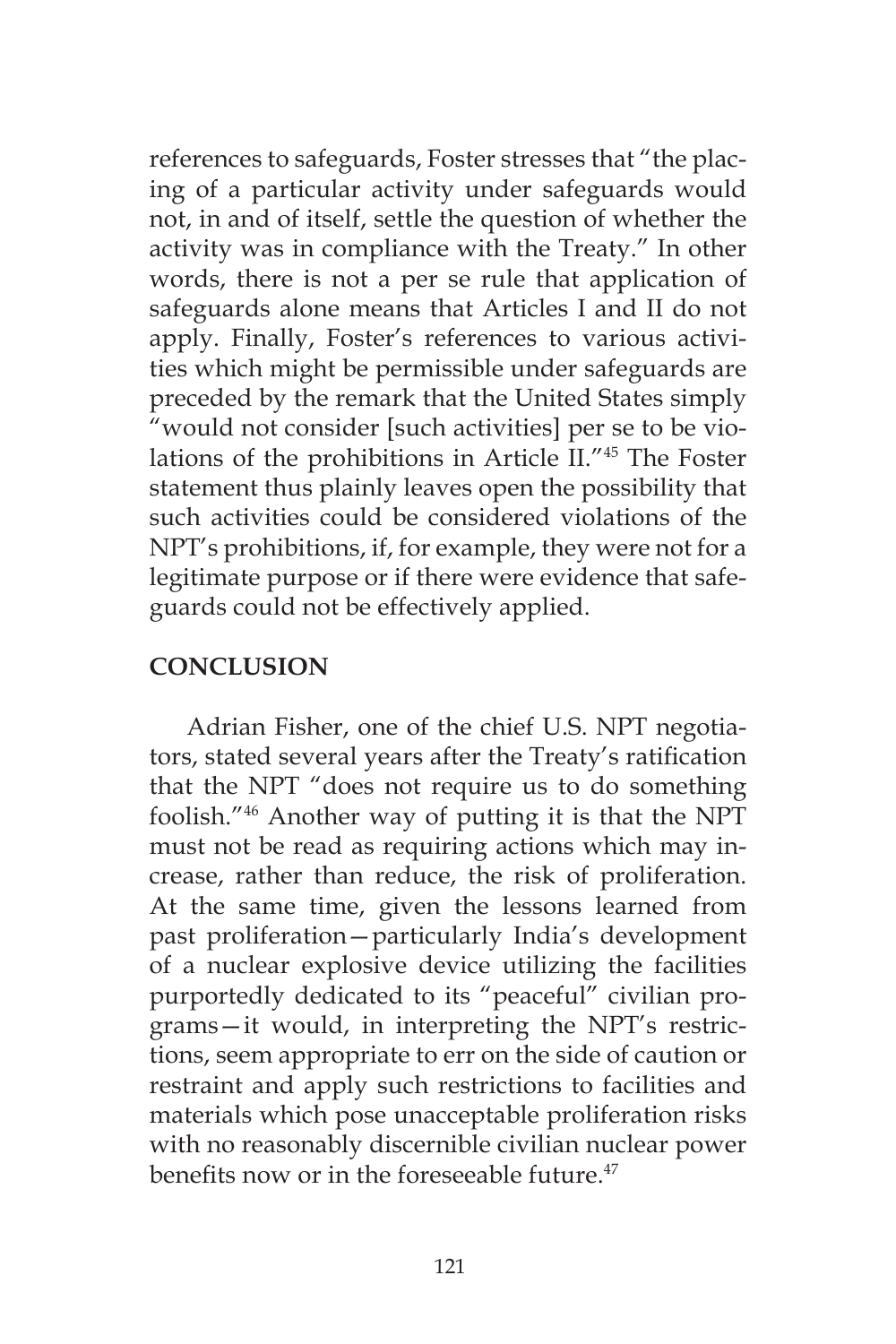To accomplish this result, the distinction between permissible and impermissible activities must come down ultimately to quite pragmatic considerations. Activities must not be considered free from the Treaty's prohibitions just by virtue of being denominated "peaceful," "civilian," "power," or "research." The Treaty must be interpreted as viewing proliferation through something more than an "explosives lens." Rather, depending upon the facts and circumstances, assistance and activities relating to declared "peaceful," "civilian," "power," or "research" purposes may be subject to the NPT's restrictions if an evaluation of all the facts and circumstances, including such factors as economic or technical justification or effectiveness of safeguards, would indicate that the legitimacy of the assistance and/or activity is questionable. Such a pragmatic, rather than a formalistic reading of the Treaty, is most consistent with its overriding purpose of stemming the proliferation of nuclear weapons.

In the specific case of reprocessing and plutonium use—given the risks, economic and technical questions, and safeguards weaknesses associated therewith—it is appropriate to conclude today that assistance (and/or indigenous activities relating thereto) in non-weapon states should generally be exempt from the obligation to "facilitate" and the "right to participate" in Article IV of the NPT and should instead fall within the scope of the prohibitions of Articles I and II of the NPT.

#### **ENDNOTES - CHAPTER 6**

1. As one commentator has stated, "The prohibitive sense of the words 'any', 'whatsoever', and 'otherwise' allows no exception." Shaker, *The Nuclear Non-Proliferation Treaty*, 1980, p. 235.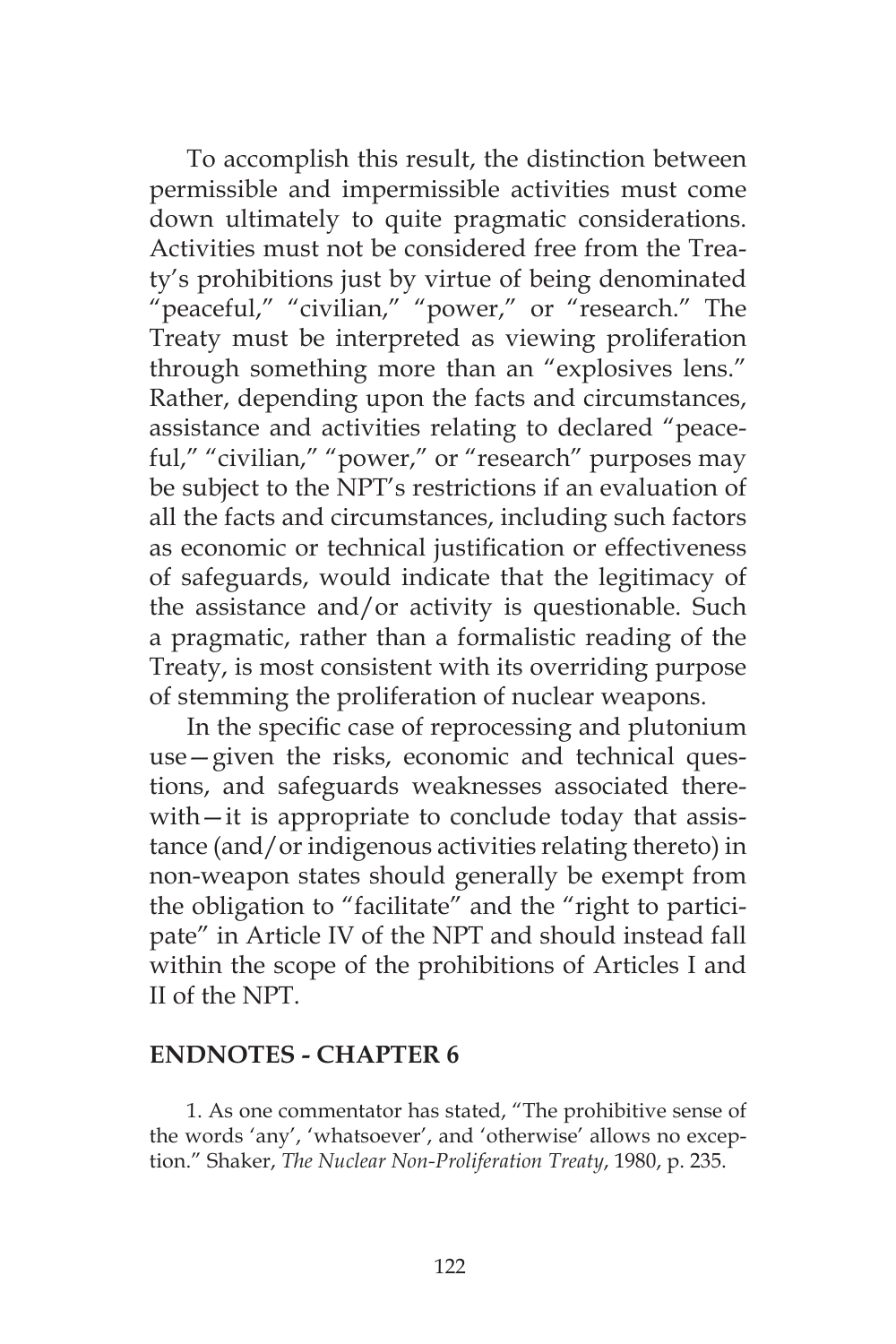2. Mason Willrich, The Treaty on Non-Proliferation of Nuclear Weapons: Nuclear Technology Confronts World Politics, *Yale Law Journal,* Vol. 77, No. 8, (July 1968), pp. 1447-1519, p. 1447.

3. See, e.g., *The Times* (London), March 23, 1978, reporting on the decision of Mr. Justice Parker in the British inquiry into reprocessing at the Windscale facility.

4. While the phrase "in conformity with" appears only in Article IV, para. I, it would also seem to modify the rights and obligations set forth in Article IV, para. 2. If the right to develop peaceful uses of nuclear energy is subject to Articles I and II, so, too, must be the obligation to "facilitate" and the "right to participate" in peaceful applications of atomic energy. Otherwise, Article IV, para. 2, would be in potential opposition to the restrictions of Articles I and II.

5. Willrich, *Non-Proliferation Treaty: Framework for Nuclear Arms Control* 127, l969; Willrich, *The Treaty on Non-Proliferation of Nuclear Weapons*; Shaker, *The Nuclear Non-Proliferation Treaty*.

6. Likewise, as noted above, if there is a known or reasonably suspected intent to divert, Treaty prohibitions should come into play.

7. Wohlstetter *et al*., *Towards a New Consensus on Nuclear Technology*, ACDA Report No. PH-78-04-832-13, July 6, 1979, pp. 34-35. The same report goes on to state:

If, in fact, technological transfers can bring a "nonnuclear weapon state" within weeks, days or even hours of the ability to use a nuclear explosive, in the operational sense that "nonnuclear weapon state" will have nuclear weapons. The point is even more fundamental than the fact that effective safeguards mean timely warning. A necessary condition for having timely warning is that there be "a substantial elapsed time. But if there is no substantial elapsed time before a government may use nuclear weapons, in effect it has them. pp. 36-37.

8. Steiner, "Article IV and the 'Straightforward Bargain'"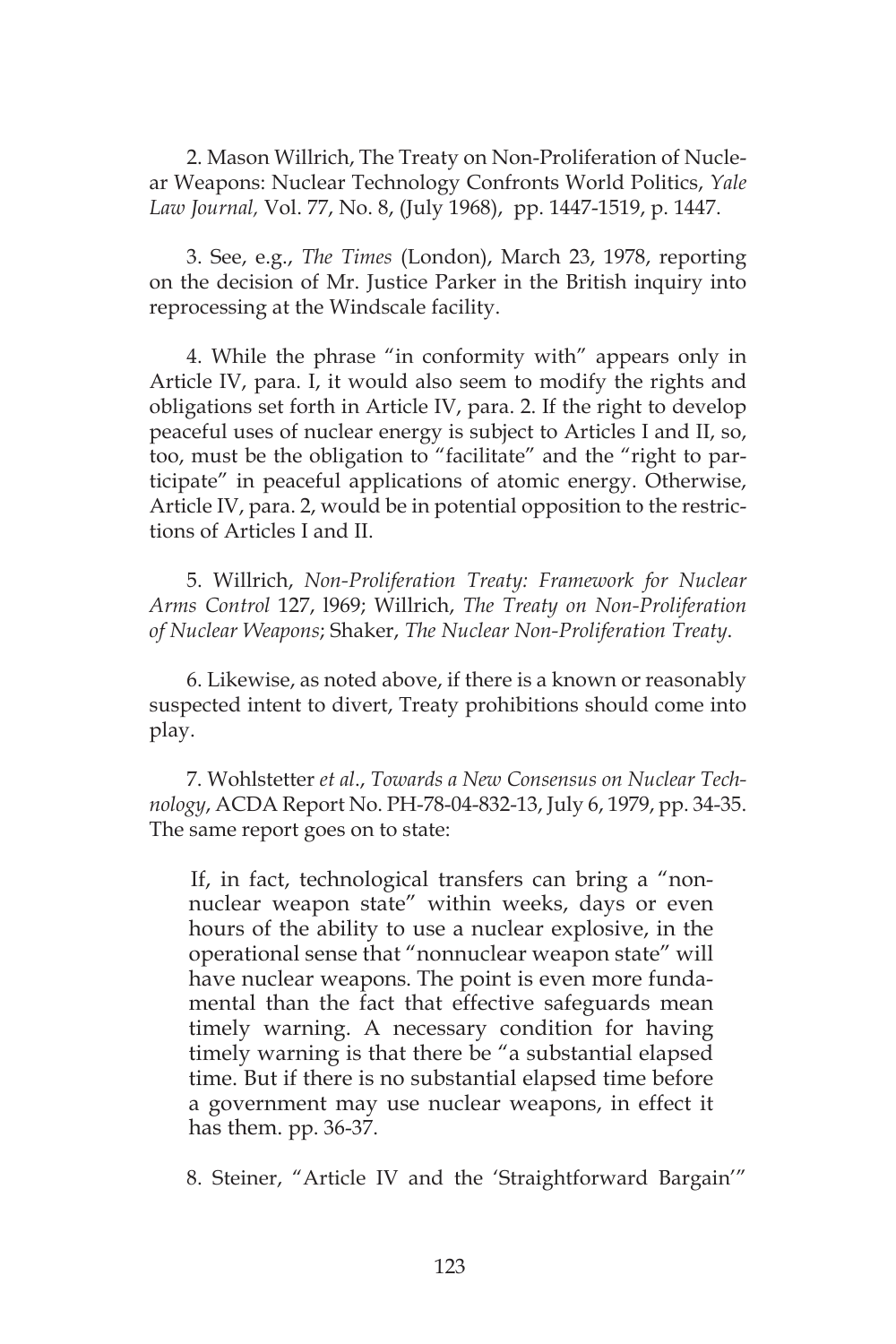(PAN Paper 78-832-08), in *ibid*., Vol. II (Supporting Papers).

9. G. A. Res. 1665 (XVI), December 4, 1961.

10. G. A. Res. 2028 (XX) (Nov. 19, 1965), reprinted in ACDA, *Documents on Disarmament*, 1965, pp. 532-534.

11. There is. It should be noted that some contrary indication that the Treaty negotiators considered that power applications were quite distinguishable from weapons or explosives uses and therefore permissible, with little limitation, under the Treaty. Thus, ACDA Director Foster, in describing U.S. proposals to the First Committee of the General Assembly, on November 9, 1966, stated, "[P]eaceful applications of energy derived from controlled and sustained nuclear reactions—that is, reactions stopping far short of explosions, in the exact use of that term—have nothing to do with nuclear weapons. Development work relating to such controlled and sustained nuclear reactions would not—I repeat: would not—be affected by having the prohibitions of a non-proliferation treaty also encompass peaceful nuclear explosives." A/C.I/PV.1448, reprinted in ACDA, *Documents on Disarmament, 1966*, p. 721. Likewise, Secretary of State Rusk's characterization of the Treaty, adopted by the Senate Foreign Relations Committee, as "dealing only with what is prohibited . . . [:] bombs and warheads . . . [and] other nuclear explosive devices. . . ." might be taken in the same vein. See Hearings on the Treaty on the Non-Proliferation of Nuclear-Weapons before the Senate Foreign Relations Committee, 90th Cong., 2d Sess. 5 (1968) (Statement of Secretary of State Rusk) (hereinafter 1968 Hearings); S. Ex. Rep. No. 9, 90th Cong., 2d Sess. (1968), reprinted in ACDA, *Documents on Disarmament, 1968*, pp. 642, 644 (hereinafter 1968 Senate Report); S. Ex. Rep. No. 91-9, 91st Cong., 1st Sess. (1969), reprinted in ACDA, *Documents on Disarmament, 1969*, pp. 78, 80 (hereinafter 1969 Senate Report).

12. Eldon V. C. Greenberg, *The NPT and Plutonium*, Washington, DC: Nuclear Control Institute, 1993, p. 18.

13. See e.g., Steiner, "Article IV and the ' Straightforward Bargain'" (PAN Paper 78-832-08), in Wohlstetter, *et al*., *Towards a New Consensus on Nuclear Technology*, Vol. II (Supporting Papers) ACDA Report No. PH-78-04-832-33, July 6, 1979. See also Jensen,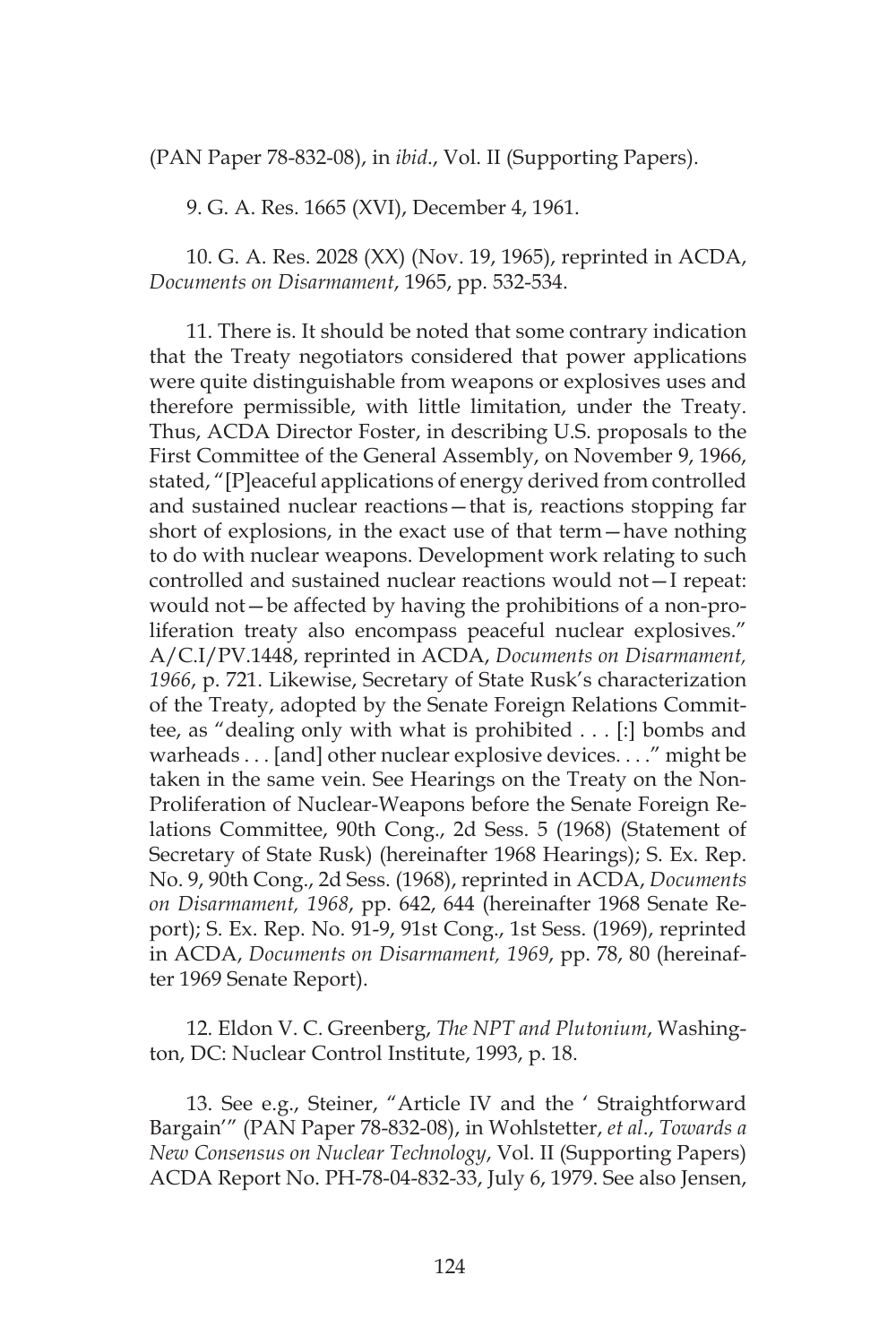*Return From the Nuclear Brink: National Interest in the Nuclear Nonproliferation Treaty*, 1974, pp. 1-2, 129, 133.

14. *Ibid*.

15. See Statement of the Representative of Mexico to the ENDC, September 17, 1967, ENDC/PV.331, reprinted in *ACDA, Documents on Disarmament*, 1967, pp. 395, 397-398. For a general discussion of this proposed amendment, see Willrich, *Non·Proliferation Treaty: Framework for Nuclear Arms Control*, 1969, pp. 131-132.

16. See Spanish Memorandum to the ENDC Co-Chairmen, February 8, 1968, ENDC/PV.361, reprinted in *ACDA, Documents on Disarmament*, 1968, pp. 39-40.

17. Steiner, "Article IV and the 'Straightforward Bargain'" (PAN Paper 78-832-08), in Wohlstetter, *et al*., *Towards a New Consensus on Nuclear Technology*, Vol. II (Supporting Papers) (ACDA Report No. PH-78-04-832-33), July 6, 1979.

18. *Ibid*.

19. Greenberg, p. 7.

20. E.g., Statement of ACDA Deputy Director Fisher to the ENDC, July 28, 1966, ENDC/PV.277, reprinted in *ACDA, Documents on Disarmament*, 1966, pp. 483-485.

21. G.A.Res. 2373 (XXII), June 12, 1968, reprinted in *ACDA, Documents on Disarmament*, 1968, pp. 431-432.

22. In its discussion of the history of the NPT, this memorandum occasionally relies upon the record of consideration of the Treaty by the U.S. Senate in 1968 and 1969. While in some sense this is *post facto* legislative history, coming after completion of the negotiations, nonetheless the comments made on the Treaty during Senate deliberations generally reflect interpretations reached by the negotiating parties and are most helpful in illuminating the intent of the Treaty.

23. 1968 Hearings, pp. 98, 120.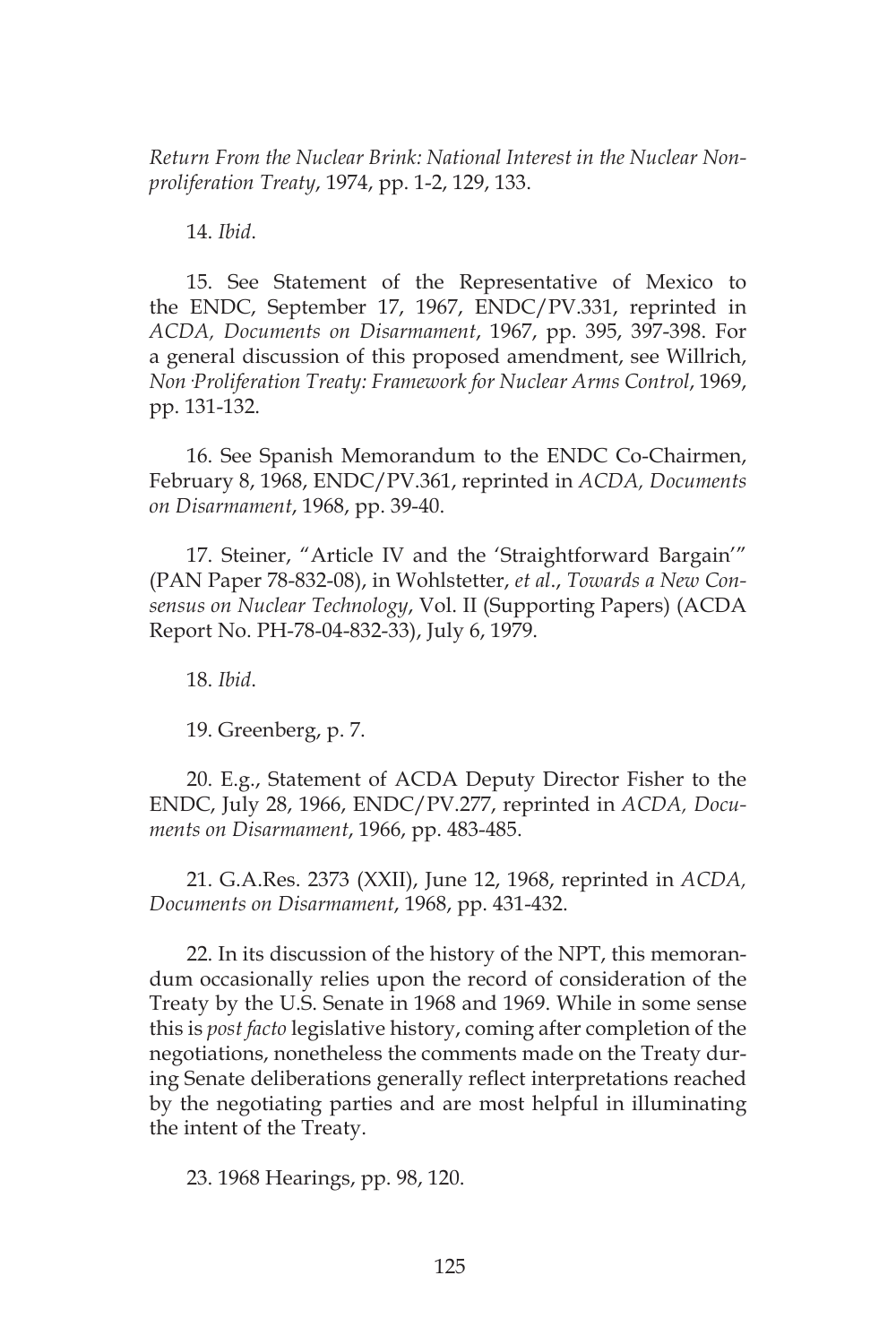24. *Ibid*., p. 212 (Statement of Mason Willrich).

25. Greenberg, pp. 7-11.

26. It is, of course, sometimes argued that, even if economic justification is lacking, reprocessing and plutonium use can be rationalized on a civilian basis as necessary to achieve "energy independence" or "energy security" or as a tool to manage nuclear waste. See Hearings before the Subcommittees on Arms Control International Security and Scientific Affairs and on International Economic Policy and Trade of the House Foreign Affairs Committee on Plutonium Use Policy, 99th Cong., 1st Sess., July 24, 1985, Statement of Ambassador-At-Large Richard T. Kennedy. However, the former ground is far too subjective a benchmark upon which to rely in determining what constitutes permissible assistance or activities under the NPT—virtually anything can be justified in the name of "energy independence"—while the latter ground has been repeatedly shown to be without technical merit. See Feiveson and von Hippel, "Nuclear Energy Without Reprocessing," Paper presented at the Soviet-U.S. Symposium. on Energy Conservation, Institute for High Temperatures," Soviet Academy of Sciences, Moscow, June 6, 1985.

27. There is, it should be noted, some negotiating history to the effect that the NPT simply establishes a bright line between safeguarded and unsafeguarded activities and, "if the activity is safeguarded and ostensibly for peaceful purposes," then it is "in conformity with" Articles I and II. Thus, the Dutch Representative to the General Assembly stated in May 1968:

My delegation interprets article I of the draft treaty to mean that assistance by supplying knowledge, materials and equipment cannot be denied to non-nuclearweapon States until it is clearly established that such assistance will be used for the manufacture of nuclear weapons or other nuclear devices. In other words, in all cases where the recipient parties to the Treaty have conformed with the provisions of Article III, there should be a clear presumption that the assistance rendered will not be used for the manufacture of nuclear weapons and other explosive devices.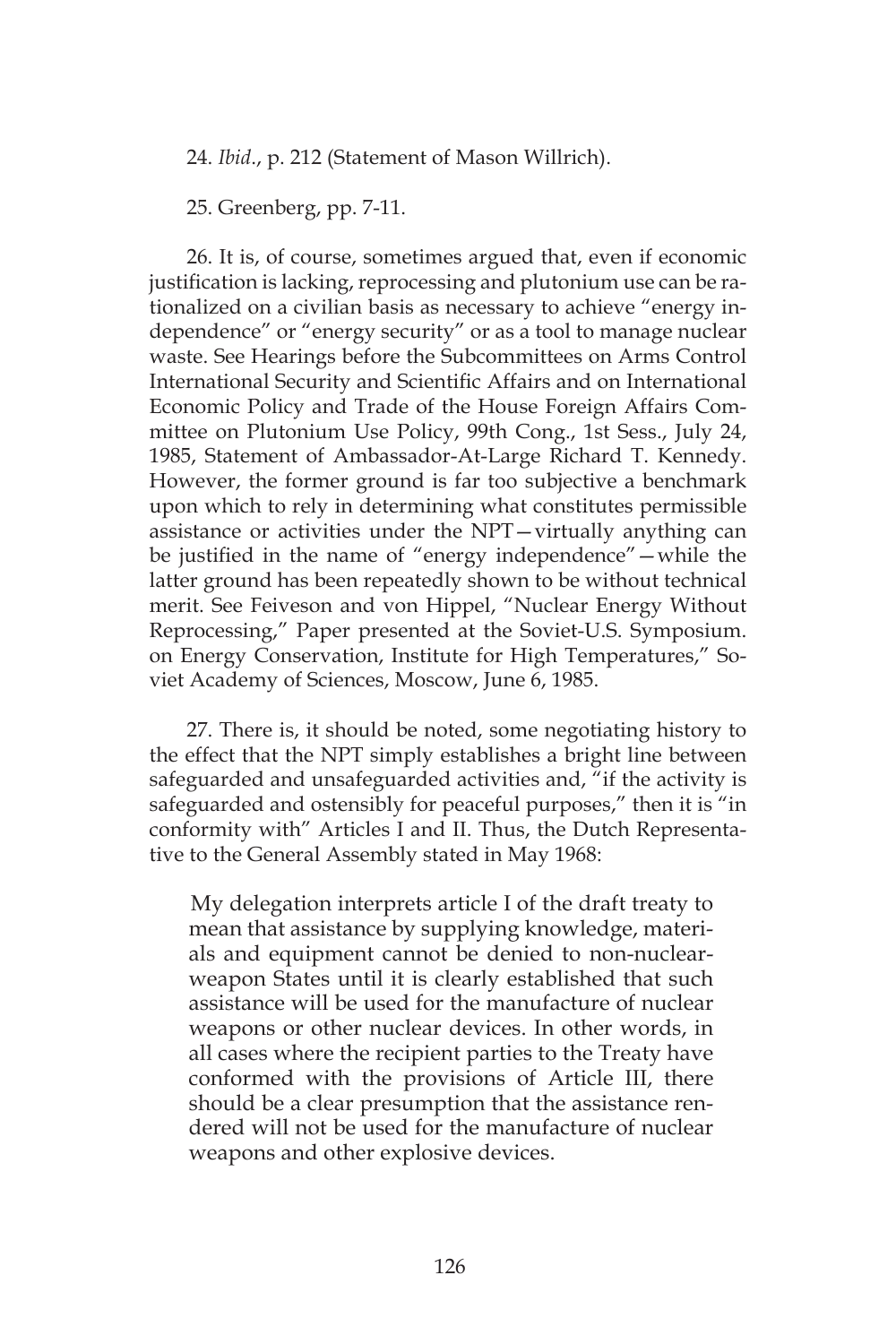A/C.1/PV.1561, reprinted in ACDA, *Documents on Disarmament*, 1968, pp. 295-296. The Dutch position was endorsed by the Belgians and Luxembourgers. *Ibid*. Similarly, the Australians emphasized that "knowledge, materials and equipment [cannot] be denied . . . until it is clearly established that such activity or supply will be used for the manufacture of nuclear weapons or other nuclear explosive devices." Statement by the Australian Representative to the General Assembly, May 17, 1968, A/C.1/ PV.1570, reprinted in ACDA, *Documents on Disarmament*, 1968, pp. 362-366. In fact, the U.S. Ambassador to the UN, Arthur Goldberg, stressed to the General Assembly that virtually nothing could be denied under the Treaty, unless it was clearly for weapons purposes:

The whole field of nuclear science associated with electric power production is accessible now, and will become more accessible under the Treaty, to all who seek to exploit it. This includes not only the present generation of nuclear power reactors, but also that advanced technology, which is still developing, of fast breeder power reactors which, in producing energy, also produce more fissionable material than they consume.

Statement of Arthur Goldberg to the First Committee of the General Assembly, May 15, 1968, A/C.1/PV.1568, reprinted in ACDA, *Documents on Disarmament*, 1968, pp. 336, 344.

28. Willrich, *The Treaty on Non-Proliferation of Nuclear Weapons: Nuclear Technology Confronts World Politics*. See also Shaker, *The Nuclear Non-Proliferation Treaty*. Even under this formulation, it might be noted, where there is assistance to a non-NPT party in the absence of full-scope safeguards, facility-specific safeguards alone would not be enough to establish definitively a peaceful purpose.

29. NPT, Article III, para. l (emphasis added).

30. 77 ENDC/PV.357, reprinted in ACDA, *Documents in Disarmament*, 1968, pp. 11, 14 (emphasis added).

31. Statement of Ambassador Goldberg to the General Assembly, April 26, 1968, A/C.1/PV.l556, reprinted in ACDA, *Doc-*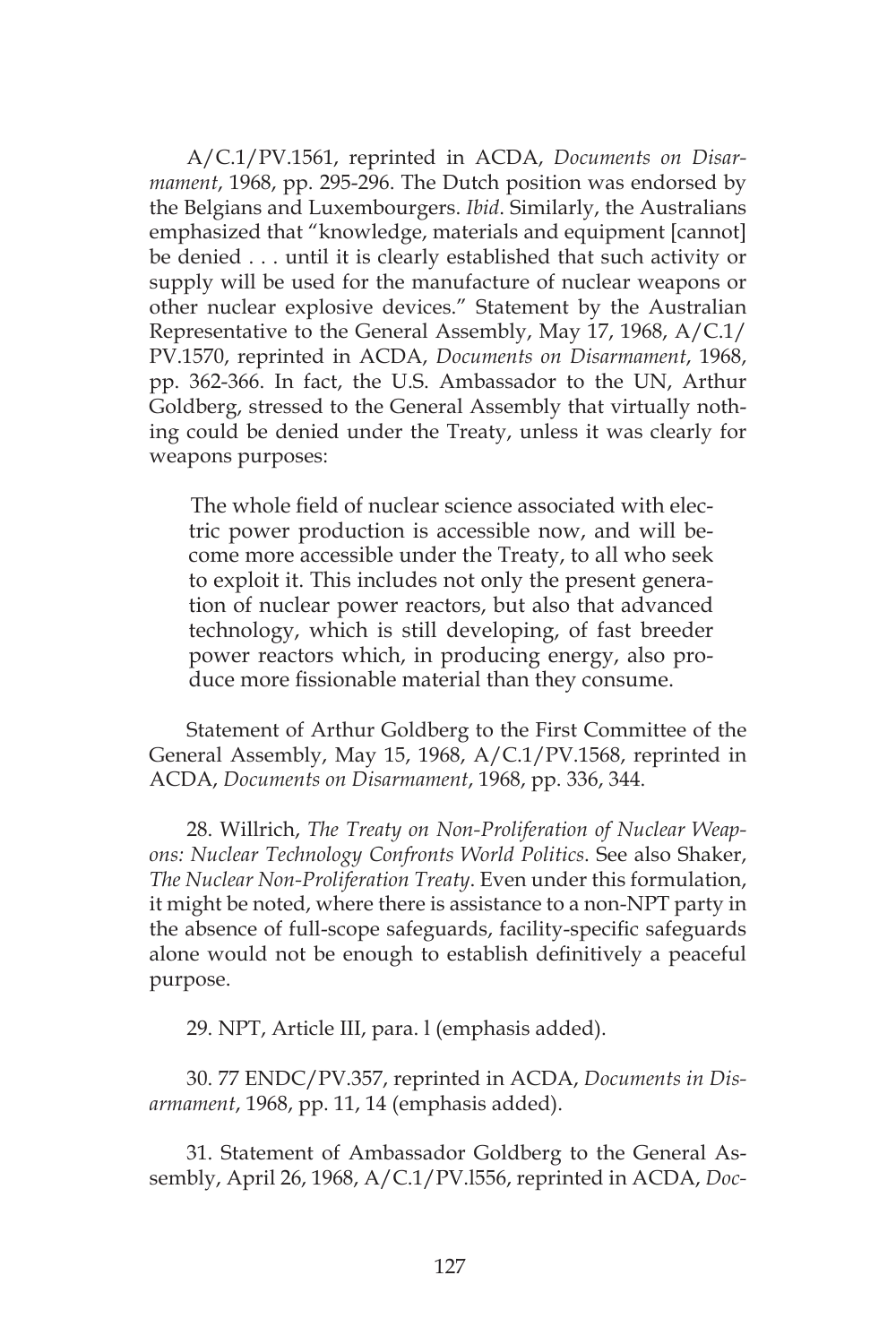*uments on Disarmament*, 1968, pp. 221,226.

32. 1968 Hearings, p. 164.

33. Statement of Glenn Seaborg, Chairman, Atomic Energy Commission, in Hearings on the Treaty on the Non-Proliferation of Nuclear Weapons before the Senate Foreign Relations Committee, 9lst Cong., 1st Sess. 313, 1969.

34. E.g., Statement of Glenn Seaborg in 1968 Hearings, pp. 99-100. See also Statement of Congressman Chet Holifeld, in *ibid*., p. 155, "[S]afeguards have not as yet been developed to the point that I am satisfied."

35. There are two Senate reports on the NPT because, while the Senate Foreign Relations Committee approved the Treaty in 1968, the 90th Congress did not act upon it before its term expired. Thus, when the 91st Congress convened in 1969, it was necessary for the Committee to consider the NPT once again.

36. 1968 Senate Report, reprinted in ACDA, *Documents on Disarmament*, 1968, pp. 642, 656 (emphasis added). See also 1969 Senate Report. reprinted in ACDA, *Documents on Disarmament*, 1969, pp. 78, 95-96.

37. 115 Cong. Rec. 5739, March 10, 1969.

38. 115 Cong. Rec. 6207-6208, March 12, 1969.

39. Greenberg, pp. 11-13.

40. *Ibid*., pp. 17, 25, 50.

41. 1968 Hearings, p. 38.

42. *Ibid*., p. 39.

43. *Ibid*.

44. *Ibid*.

45. *Ibid*.